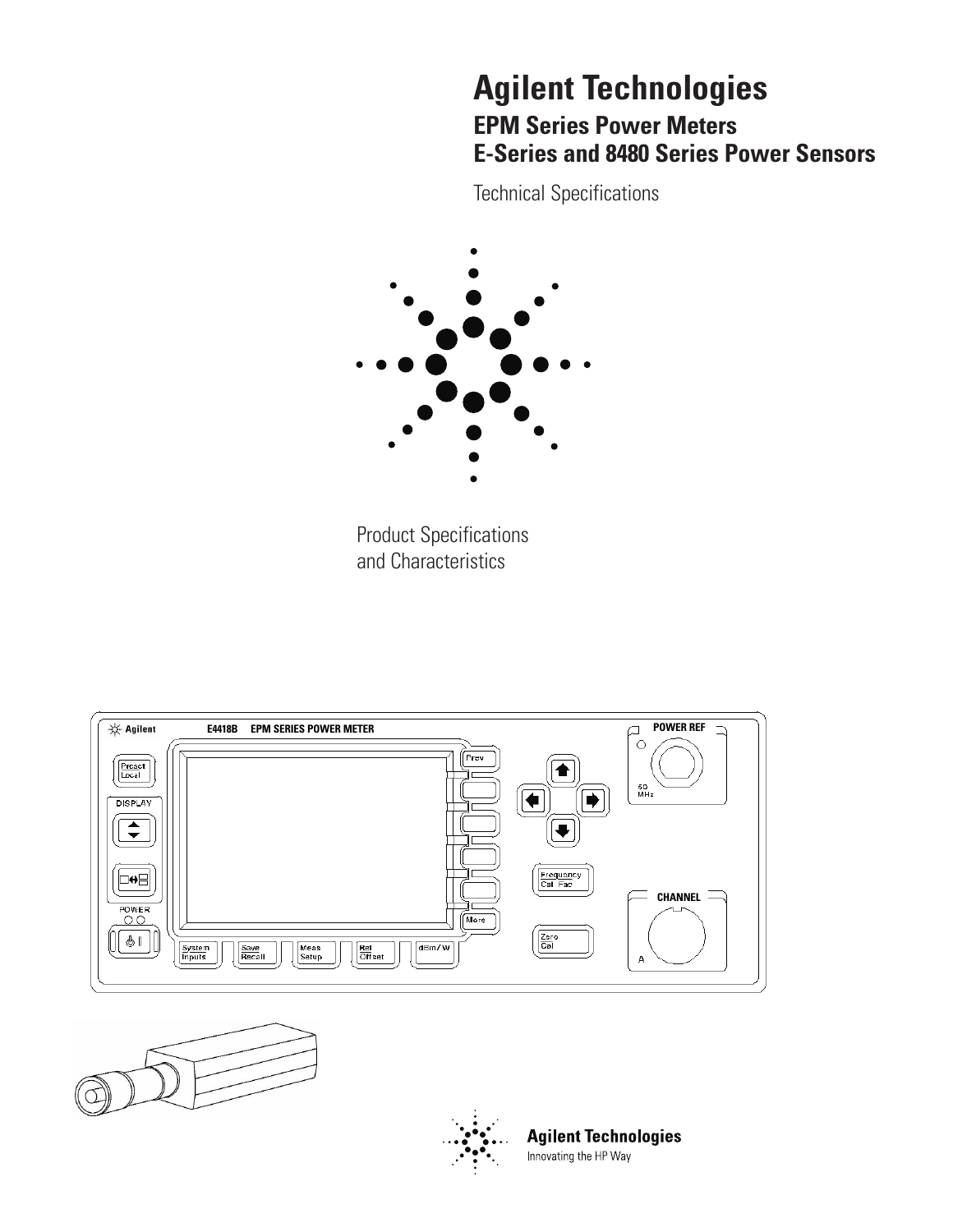## **EPM Series E4418B and E4419B Power Meters**

**Specifications** describe the instrument's warranted performance and apply after a 30 minute warm-up. These specifications are valid over its operating/environmental range unless otherwise stated and after performing a zero and calibration procedure.

#### **Supplemental characteristics**

(shown in italics) are intended to provide additional information, useful in applying the instrument by giving typical (expected), but not warranted performance parameters. These characteristics are shown in italics or labeled as "typical", "nominal" or "approximate".

For information on measurement uncertainty calculations, refer to

Application Note 64-1B, "Fundamentals of RF and Microwave Power Measurements", literature number 5965-6380E.

**Frequency Range:** 9 kHz to 110 GHz, sensor dependent.

**Power Range:** –70 dBm to +44 dBm (100 pW to 25 W), sensor dependent.

**Power Sensors:** Compatible with all 8480 series and E-series sensors.

#### **Single Sensor Dynamic Range:**

90 dB maximum (E-series sensors), 50 dB maximum ( 8480 series sensors).

### **Display Units:**

Absolute: Watts or dBm. Relative: Percent or dB.

**Display Resolution:** Selectable resolution of 1.0, 0.1, 0.01, and 0.001 dB in Log mode, or 1 to 4 digits in Linear mode.

**Default Resolution:** 0.01 dB in Log mode, 3 digits in Linear mode.

### Accuracy **Table 1**

### **Instrumentation**

**Absolute:**  $\pm 0.02$  dB (Log) or  $\pm 0.5\%$ (linear). Please add the corresponding power sensor linearity percentage from Tables 7 and 10 (for the E-series sensors) and Table 15 (for the 8480 series sensors).

**Relative**:  $\pm 0.04$  dB (Log) or  $\pm 1.0\%$ (linear). Please add the corresponding power sensor linearity percentage from Table 16 (for the 8480 series sensors).

### **Zero Set (digital settability of**

**zero):** sensor dependent (refer to Table 1). For E-series sensors, this specification applies to a ZERO performed when the sensor input is not connected to the POWER REF.

### Power Reference

**Power Output:** 1.00 mW (0.0 dBm). Factory set to  $\pm 0.7\%$  traceable to the U.S. National Institute of Standards and Technology.

**Accuracy**: ±1.2% worst case  $(\pm 0.9\%$  rss) for one year.

| Model                               | <b>ZERO SET</b> |
|-------------------------------------|-----------------|
| 8481A, 8482A,                       | $±50$ nW        |
| 8483A, 8485A,                       |                 |
| 8487A, R8486A, Q8486A,              |                 |
| 8481B, 8482B                        | ±50 µW          |
| 8481D, 8485D,                       | ±20 pW          |
| 8487D                               |                 |
| 8481H, 8482H                        | ±5 μW           |
| R8486D, Q8486D                      | $\pm 30$ pW     |
| V8486A, W8486A                      | $±200$ nW       |
| E4412A, E4413A                      | $\pm 50$ pW     |
| E9300A, E9301A, E9304A <sup>1</sup> | $\pm 500$ pW    |
| E9300B, E9301B 1                    | $\pm 500$ nW    |
| E9300H, E9301H 1                    | $±5$ nW         |

1. Specification applies to the Low Power Path 15% to 75% relative humidity.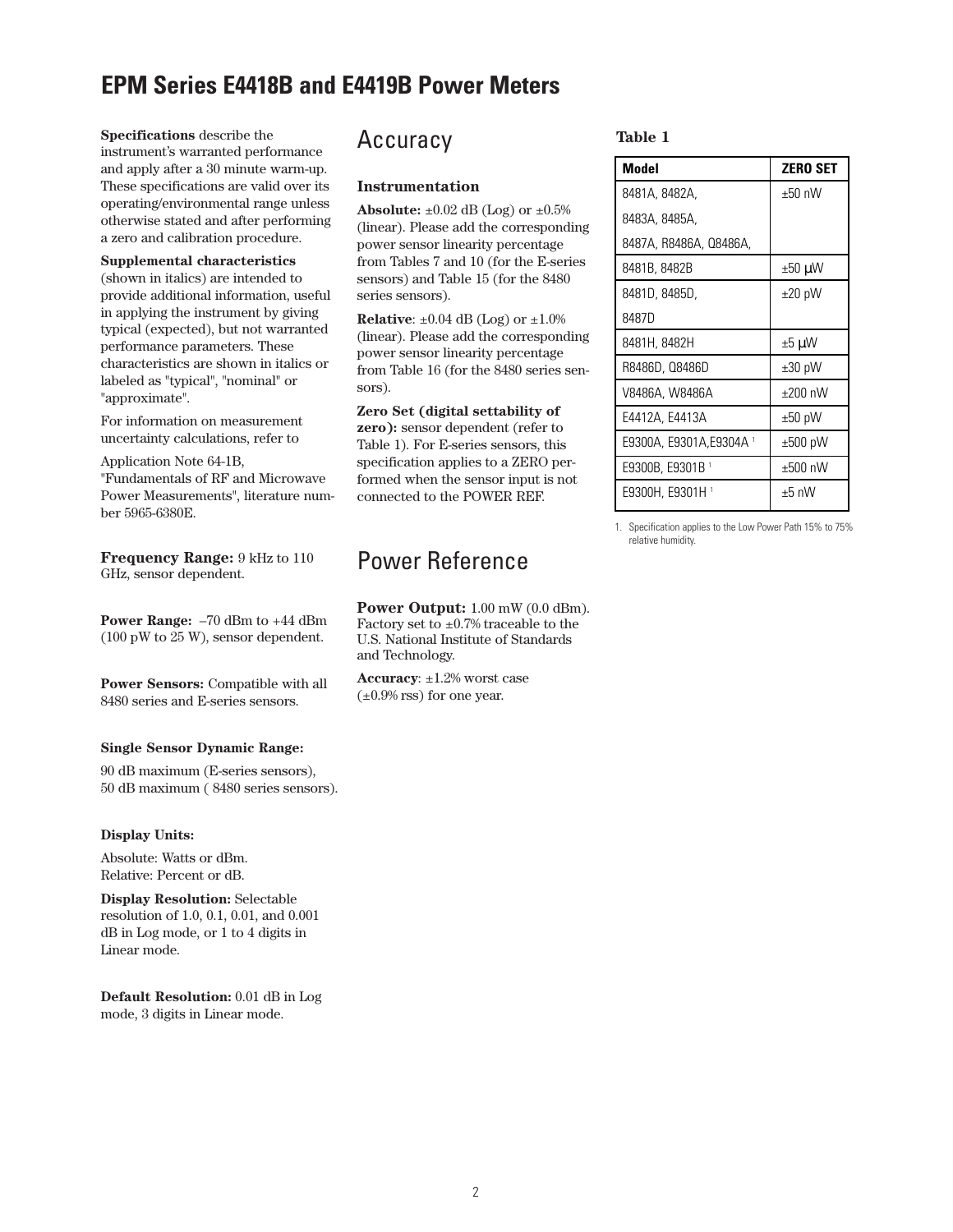### Supplemental Characteristics

#### **Power Reference**

**Frequency:** 50 MHz nominal. **SWR:** 1.05 maximum. **Connector:** Type N (f), 50 ohms.

### **Measurement Speed**

Three measurement speed modes, over the GPIB, are available as shown, along with the typical maximum measurement speed for each mode.

### **With the E4418B power meter:**

**Normal:** 20 readings/second **x2**: 40 readings/second **Fast:** 200 readings/second

With the E4419B, the measurement speed is reduced, for example, with both channels in FAST mode, the typical maximum measurement speed is 100 readings/second.

Fast mode is for E-series sensors only.

Maximum measurement speed is obtained using binary output and in Free Run trigger mode.

**Zero Drift of Sensors:** Sensor dependent, refer to Table 2. For E9300 sensors, refer to Table 12 for complete data.

**Measurement Noise:** Sensor dependent, refer to Table 2 and Table 3. For E9300 sensors, refer to Table 12.

**Effects of Averaging on Noise:** Averaging over 1 to 1024 readings is available for reducing noise. Table 2 provides the Measurement Noise for a particular sensor with the number of averages set at 16 (for Normal mode) and 32 (for x2 mode). Use the Noise Multiplier, for the appropriate mode (Normal or x2) and number of averages, to determine the total Measurement Noise value.

### **Example:**

8481D Power Sensor, Normal mode, Number of Averages  $= 4$ .

**Measurement Noise calculation:** 

 $(<45 \text{ pW x } 2.75) = <121 \text{ pW}$ .

### **Table 2**

| <b>Model</b>                | Zero Drift <sup>(1)</sup> | <b>Measurement Noise</b> <sup>(2)</sup> |
|-----------------------------|---------------------------|-----------------------------------------|
| 8481A, 8482A,               | $<\pm 10$ nW              | $<$ 110 nW                              |
| 8483A, 8485A,               |                           |                                         |
| 8487A, R8486A,              |                           |                                         |
| Q8486A,                     |                           |                                         |
| 8481B, 8482B                | <±10 µW                   | $<$ 110 $\mu$ W                         |
| 8481D, 8485D,               | $\leq\pm 4$ pW            | $<$ 45 pW                               |
| 8487D                       |                           |                                         |
| 8481H, 8482H                | <±1µW                     | $<$ 10 $\mu$ W                          |
| R8486D, Q8486D              | $\leq$ + 6 pW             | $<$ 65 pW                               |
| V8486A, W8486A              | $<\pm 40$ nW              | $<$ 450 nW                              |
| E4412A, E4413A              | $\leq$ 15 pW              | $<$ 70 pW                               |
| E9300A, E9301A,             | $<\pm 150$ pW             | $<$ 700 pW                              |
| E9304A <sup>3</sup>         |                           |                                         |
| E9300B, E9301B <sup>3</sup> | $<\pm 150$ nW             | $<$ 700 $nW$                            |
| E9300H, E9301H <sup>3</sup> | $<\pm 1.5$ nW             | $<7$ nW                                 |

1. Within 1 hour after zero set, at a constant temperature,after a 24-hour warm-up of the power meter.

2. The number of averages at 16 for **Normal** mode and 32 for **x2** mode, at a constant temperature, measured over a one minute interval and two standard deviations. For E-series sensors, the measurement noise is measured within the low range. Refer to the relevant sensor manual for further information.

3. Specification applies to the Low Power Path, 15% to 75% relative humidity.

| <b>Number of Averages</b>               |     |      | 4    | 8   | 16  | 32   | 64   | 128  | 256  | 512  | 1024 |
|-----------------------------------------|-----|------|------|-----|-----|------|------|------|------|------|------|
| Noise Multiplier<br>(Normal mode)       | 5.5 | 3.89 | 2.75 | .94 |     | 0.85 | 0.61 | 0.49 | 0.34 | 0.24 | 0.17 |
| Noise Multiplier<br>$(x2 \text{ mode})$ | 6.5 | 4.6  | 3.25 | 2.3 | .63 |      | 0.72 | 0.57 | 0.41 | 0.29 | 0.2  |

### **Table 3**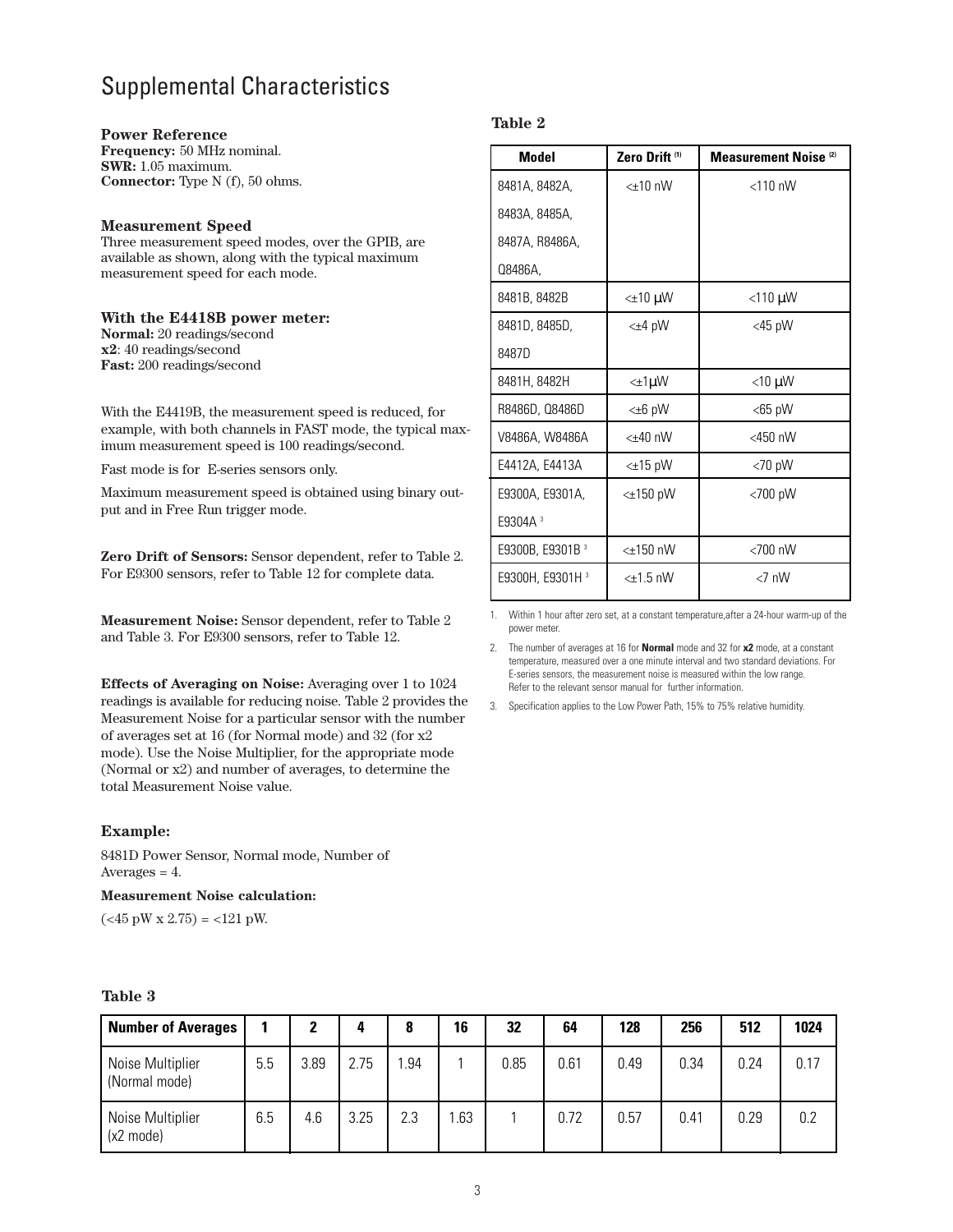## EPM Series E4418B and E4419B Power Meters Settling Time 1

For 8480 Series Sensors:

### **Manual filter, 10 dB decreasing power step. Table 4**

| <b>Number of</b> |      | ີ<br>- |      |      | 16   | 32    | 64  | 128 | 256 | 512  | 1024 |
|------------------|------|--------|------|------|------|-------|-----|-----|-----|------|------|
| Averages         |      |        |      |      |      |       |     |     |     |      |      |
| Settling Time(s) | 0.15 | 0.2    | 0.3  | 0.5  | . .  | . 9   | 3.4 | 6.6 | 12  | 27   | 57   |
| (Normal Mode)    |      |        |      |      |      |       |     |     |     |      |      |
| Settling Time(s) | 0.15 | 0.18   | 0.22 | 0.35 | 0.55 | I . I | و ، | 3.5 | 6.9 | 14.5 | 33   |
| (x2 Mode)        |      |        |      |      |      |       |     |     |     |      |      |

### **Auto filter, default resolution, 10 dB decreasing power step (Normal and x2 modes):**

| <b>Normal Mode</b>                                 |          |               |                                          |  |                                   |          | x2 Mode                                  |  |
|----------------------------------------------------|----------|---------------|------------------------------------------|--|-----------------------------------|----------|------------------------------------------|--|
| <b>Typical</b><br><b>Settling</b><br><b>Times:</b> |          | Max dBm       |                                          |  |                                   | Max dBm  |                                          |  |
|                                                    | $150$ ms | 20dB          | <b>Sensor</b><br><b>Dynamic</b><br>Range |  |                                   | $150$ ms | <b>20 dB</b>                             |  |
|                                                    | 200 ms   | $\vert$ 10 dB |                                          |  | <b>Typical</b><br><b>Settling</b> | $180$ ms | <b>Sensor</b><br><b>Dynamic</b><br>Range |  |
|                                                    | $500$ ms | 10dB          |                                          |  | <b>Times:</b>                     | 350 ms   | 10dB                                     |  |
|                                                    | 6.6s     | 10 dB         |                                          |  |                                   | 3.5s     | 10dB                                     |  |
|                                                    |          | Min dBm       |                                          |  |                                   | Min dBm  |                                          |  |

For E-Series Sensors:

In **FAST** mode (using Free Run trigger), within the range –50 dBm to +17 dBm, for a 10 dB decreasing power step, the settling time is:

E4418B: *10 ms* <sup>2</sup> E4419B: *20 ms* <sup>2</sup>

### **Manual filter, 10 dB decreasing power step (not across the range switch point):**

| I<br>T<br>l'abie |
|------------------|
|------------------|

| <b>Number of</b> |      |      |      |      | 16  | 32  | 64  | 128 | 256                   | 512  | 1024 |
|------------------|------|------|------|------|-----|-----|-----|-----|-----------------------|------|------|
| Averages         |      |      |      |      |     |     |     |     |                       |      |      |
| Settling Time(s) | 0.07 | 0.12 | 0.21 | 0.4  |     | 1.8 | 3.3 | 6.5 | 1 <sub>0</sub><br>ں ا | 27   | 57   |
| (Normal Mode)    |      |      |      |      |     |     |     |     |                       |      |      |
| Settling Time(s) | 0.04 | 0.07 | 0.12 | 0.21 | 0.4 |     | .8  | 3.4 | 6.8                   | 14.2 | 32   |
| (x2 Mode)        |      |      |      |      |     |     |     |     |                       |      |      |

1. Settling Time: 0 to 99% settled readings over the GPIB

2. When a power step crosses through the sensor's auto-range switch point, add 25 mS. Refer to the relevant sensor manual for switch point information.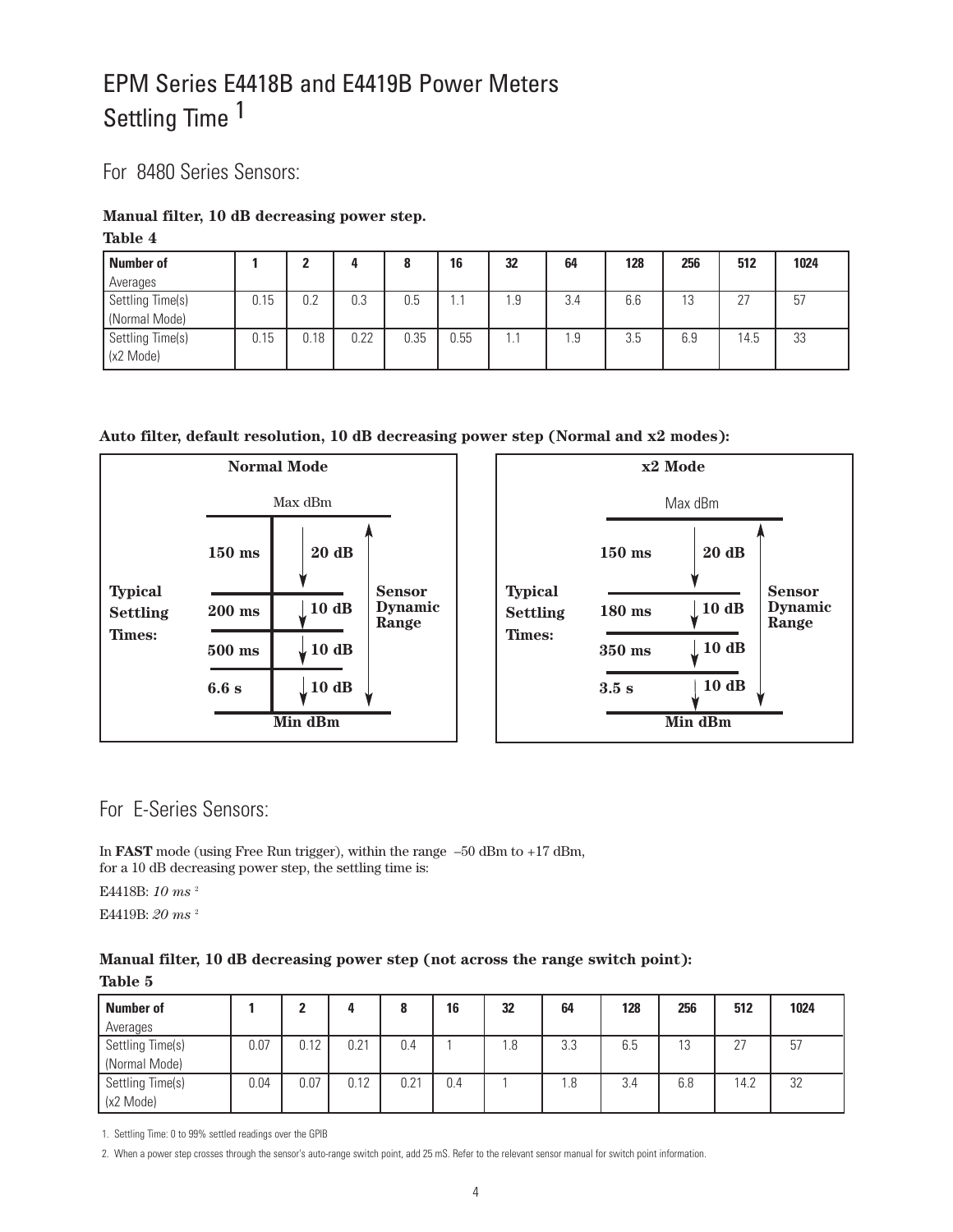### For E4412A and E4413A Sensors

**Auto filter, default resolution, 10 dB decreasing power step (not across the range switch point):**

### **X2 Normal**





For E-series E9300A Sensors



For E-series E9300B and H Sensors

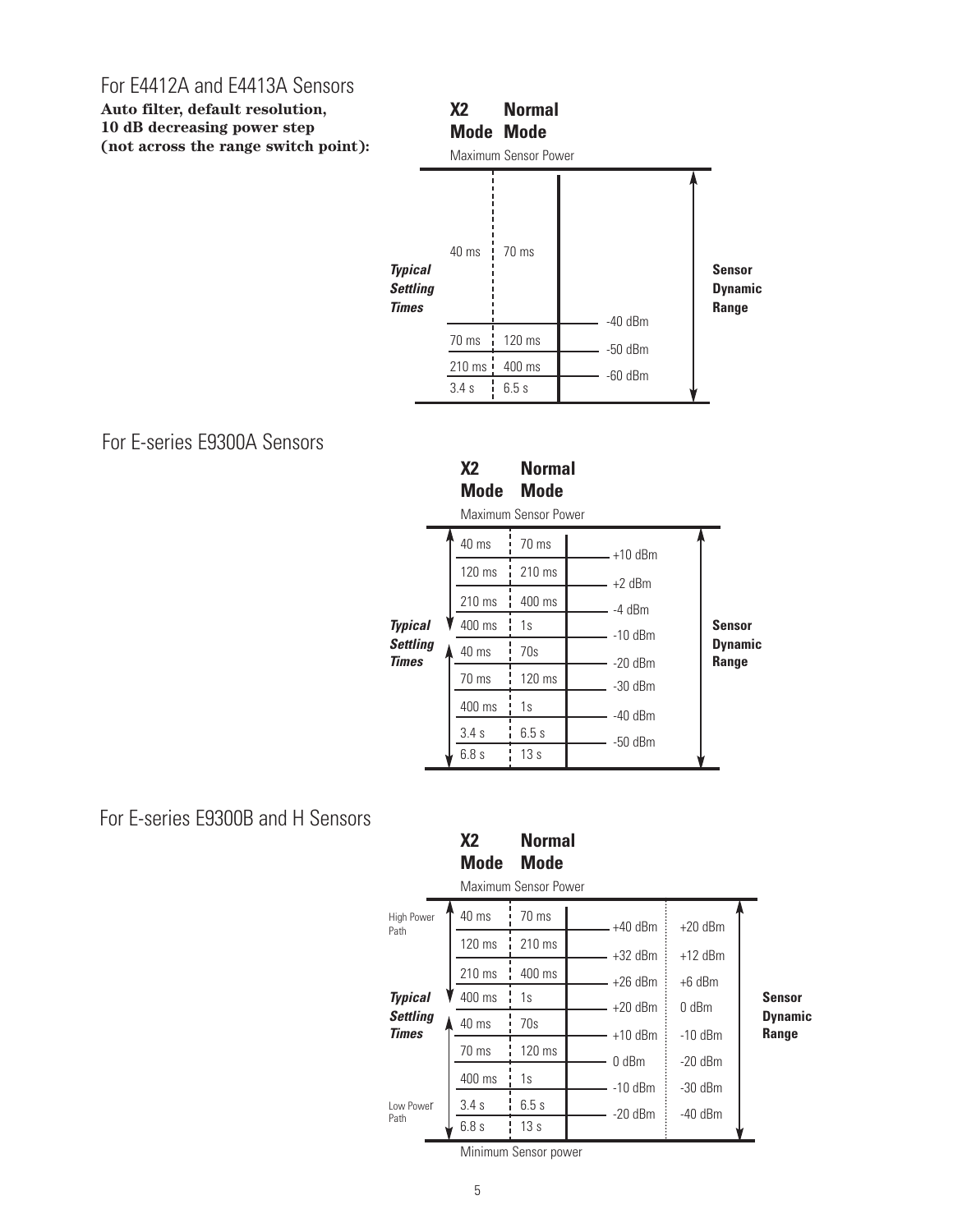### Power Meter Functions

**Accessed by key entry:** either hardkeys, or softkey menu, and programmable.

**Zero:** Zeros the meter. (Power reference calibrator is switched off during zeroing.)

**Cal:** Calibrates the meter using internal (power reference calibrator) or external source. Reference Cal Factor settable from 1% to 150%, in 0.1% increments.

**Frequency:** Entered frequency range is used to interpolate the calibration factors table.

**Range:** 1 kHz to 999.9 GHz, settable in 1 kHz steps.

**Cal Factor:** Sets the Calibration Factor for the meter. Range: 1% to 150%, in 0.1% increments.

**Relative:** Displays all successive measurements relative to the last displayed value.

**Offset:** Allows power measurements to be offset by  $-100$  dB to  $+100$  dB, settable in 0.001dB increments, to compensate for external loss or gain.

**Save/Recall:** Store up to 10 instrument states via the Save/Recall menu.

**dBm/W:** Selectable units of either Watts or dBm in absolute power; or percent or dB for relative measurements.

**Filter (averaging):** Selectable from 1 to 1024. Auto-averaging provides automatic noise compensation.

**Duty Cycle:** Duty cycle values between 0.001% to 99.999%, in 0.001% increments, can be entered to display a peak power representation of measured power. The following equation is used to calculate the displayed peak power value: Peak Power = Measured Power/DutyCycle.

**Sensor Cal Tables:** Selects cal factor versus frequency tables corresponding to specified sensors ( 8480 series only).

**Limits:** High and low limits can be set in the range –150.000 dBm to +230.000 dBm, in 0.001 dBm increments.

**Preset Default Values:** dBm mode, Rel Off, Power Reference Off, Duty Cycle Off, Offset Off, Frequency

50 MHz, AUTO Average, Free Run, AUTO range (for E-series sensors).

**Display:** Selectable single and split screen formats are available. A quasi-analog display is available for peaking measurements. The dual channel power meter can simultaneously display any two configurations of A, B, A/B, B/A, A-B, B-A and Relative.

### General Characteristics

### **Rear Panel Connectors**

**Recorder Outputs:** Analog 0 to 1 Volt, 1 kohm output impedance, BNC connector. E4419B recorder outputs are dedicated to Channel A and Channel B.

**Remote Input/Output:** A TTL logic level is output when the measurement exceeds a predetermined limit. TTL inputs are provided to initiate zero and calibration cycles. RJ-45 series shielded modular jack assembly connector. TTL Output: high  $=4.8V$  max; low  $= 0.2V$  max TTL

**Input:** high = 3.5V min, 5V max;  $low = 1V$  max,  $-0.3V$  min.

**GPIB:** Allows communication with an external controller.

**RS-232/442:** Allows communication with an external RS-232 or RS-422 controller. Male/Plug 9 position D-subminiature connector

**Ground:** Binding post, accepts 4 mm plug or bare-wire connection.

### **Line Power**

**Input Voltage Range:** 85 to 264 VAC, automatic selection.

**Input Frequency Range:** 50 to 440 Hz.

**Power Requirement:** approximately 50 VA (14 Watts) for E4418B and E4419B.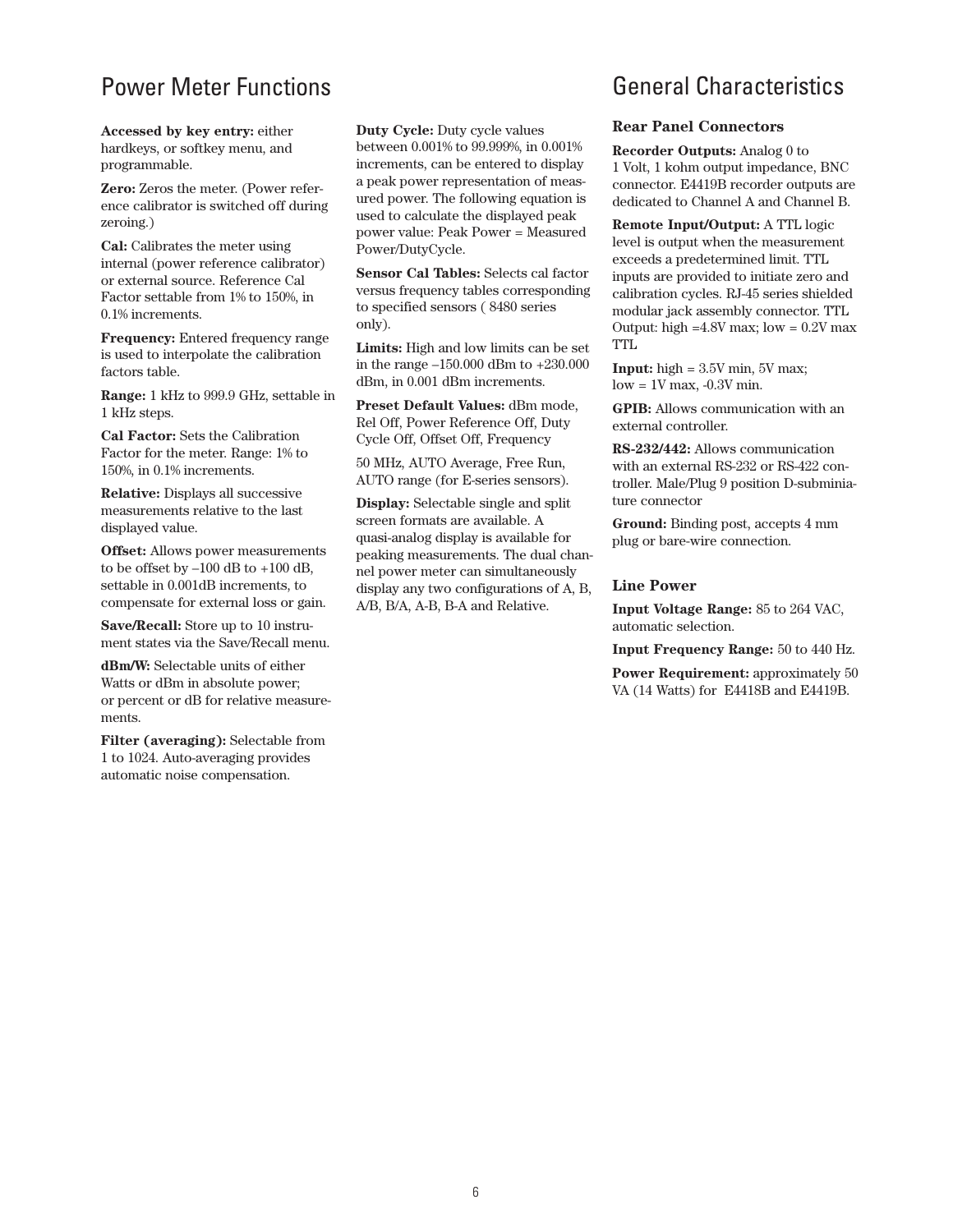### Battery Option 001 **Operational** Characteristics<sup>1</sup>

The following information describes characteristic performance based at a temperature of 25 °C unless otherwise noted.

**Typical operating time:** up to 3.5 hours with LED backlight on; up to 5.5 hours with LED backlight off (E4418B power meter).

**Charge time:** 2 hours to charge fully from an empty state; 50 minutes charging enables 1 hour of operation with LED backlight on; 35 minutes charging enables 1hr operation with LED backlight off. Power meter is operational whilst charging.

**Service life:** (to 70% of initial capacity at 25 °C): 450 charge/ discharge cycles

**Chemistry:** Nickel Metal Hydride

**Weight:** 1kg

### **Environmental Characteristics**

**General Conditions:** Complies with the requirements of the EMC Directive 89/336/EEC. This includes Generic Immunity Standard EN 50082-1: 1992 and Radiated Interference Standard EN 55011: 1991/CISPR11:1990, Group 1 - Class A.

### **Operating Environment**

**Temperature:** 0 °C to 55 °C.

**Maximum Humidity:** 95% at 40 °C (non-condensing).

**Minimum Humidity:** 15% at 40 °C (non-condensing).

**Maximum Altitude:** 3000 meters (9840 feet).

### **Storage Conditions**

**Storage Temperature:**  $-20$  °C to  $+70$  °C.

**Non-operating Maximum Humidity:** 90% at 65 °C (non-condensing).

**Non-operating Maximum Altitude:** 15240 meters (50000 feet).

## General

**Dimensions:** The following dimensions exclude front and rear protrusions.

212.6 mm W x 88.5 mm H x 348.3 mm D (8.5 in x 3.5 in x 13.7 in)

### **Weight**

**Net:** E4418B: 4.0 kg (8.8 lb). E4419B: 4.1 kg (9.0 lb).

#### **Shipping:**

**E4418B:** 7.9 kg (17.4 lb). **E4419B:** 8.0 kg (17.6 lb).

### Remote Programming

**Interface:** GBIB interface operates to IEEE 488.2. RS-232 and RS-422 serial interface supplied as standard.

**Command Language:** SCPI standard interface commands. 436A and 437B code compatible (E4418B only); 438A code compatible (E4419B only).

**GPIB Compatibility:** SH1, AH1, T6, TE0, L4, LE0, SR1, RL1, PP1, DC1, DT1, C0.

### **Non-volatile Memory**

**Battery:** Lithium Polycarbon Monoflouride, approximate lifetime 5 years at 25 °C.

## Safety

Conforms to the following Product Specifications:

**EN61010-1:** 1993/IEC 1010-1: 1990+A1/CSA C22.2 No. 1010-1: 1993 **EN60825-1:** 1994/IEC 825-1: 1993 Class 1 Low Voltage Directive 72/23/EEC

### Accessories Supplied

### **Power Sensor Cable**

**11730A:** E4418B has one 1.5 meter (5 ft) sensor cable. E4419B has two  $1.5$  meter  $(5 \text{ ft})$ sensor cables.

**Power cord:** One 2.4 meter (7.5 ft) cable. Power plug matches destination requirements.

1. Characteristics describe product performance that is useful in the application of the product, but is not covered by the product warranty.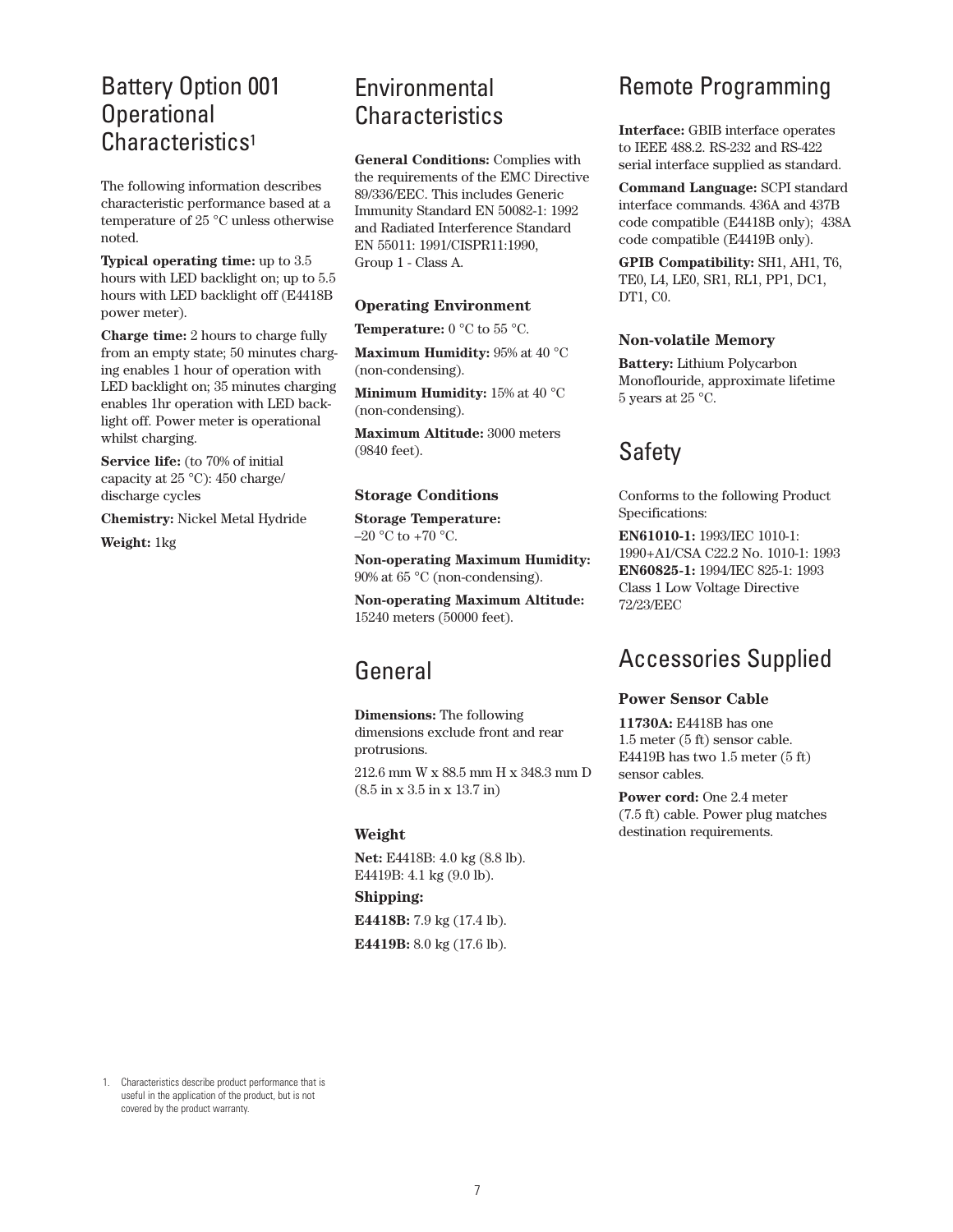## Options Available

**Option 001:** Supplies internal rechargeable battery.

**Option 002:** Supplies parallel rear panel sensor input(s). (Power reference calibrator output on front panel only.)

**Option 003:** Supplies parallel rear panel sensor input(s) and moves power reference calibrator output to rear panel.

**Option 004:** Deletes the 11730A sensor cable(s) provided. (Order the desired cable listed in Accessories Available section.)

**Option 0B0:** Deletes the manual set.

**Option 908:** Rackmount kit (capable of holding one instrument).

**Option 909:** Rackmount kit (capable of holding two instruments).

**Option 915:** Provides the service manual.

**Option 916:** Provides an extra user's guide and programming guide.

**Option A6J:** Provides ANSI/NCSL Z540-1-1994 certificate of calibration with data.

**Option OBV:** Provides service documentation to component level.

### Accessories Available

### **Power Sensor Cables:**

**11730A:** 1.5 meters (5 ft). **11730B:** 3 meters (10 ft). **11730C:** 6.1 meters (20 ft). **11730D:** 15.2 meters (50 ft). **11730E:** 30.5 meters (100 ft). **11730F:** 61 meters (200 ft).

**34131A:** Hard transit case

**34141A:** Yellow soft carry/ operating case

**34161A:** Accessory pouch

**34397A (Option OE3):** 12Vdc to 115Vac (230Vac) inverter

E9287A: Spare battery<sup>2</sup>

### **Complementary** Equipment

### **11683A Range Calibrator:**

Verifies the accuracy and linearity of the EPM series power meters. Outputs corresponding to meter readings of 3, 10, 30, 100 and 300 µW and 1, 3, 10, 30 and 100 mW are provided. Calibration uncertainty is  $\pm 0.25\%$  on all ranges.

### Warranty and Extended **Warranty**

Included with each EPM series power meter<sup>3</sup> is a standard three-year return-to-Agilent Technologies service warranty. The E-series and 8480 series sensors have a one-year return-to-Agilent Technologies service warranty. Support options to extend warranty or cover periodic calibrations are available. For more information, contact your local sales and service office.

- 2. Only for EPM series power meters with Option 001 installed.
- 3. For option 001, the 3 year warranty does not apply to the E9287A battery pack.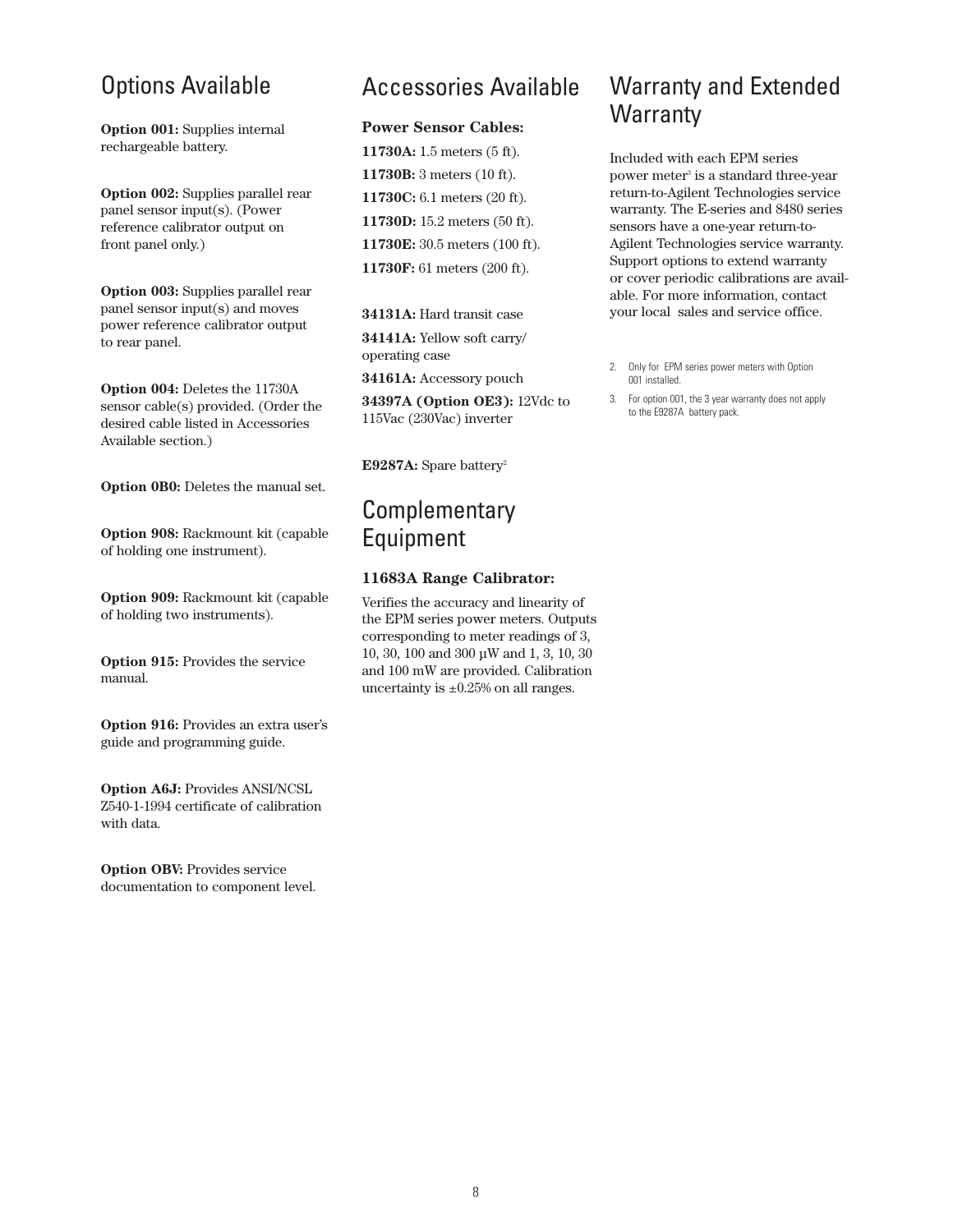## **E-series Power Sensor Specifications**

The E-series of power sensors have their Calibration Factors stored in EEPROM and operate over a wide dynamic range. They are designed for use with the EPM series of power meters and two classes of sensors are available:

\* applies to sensors with serial prefix US 3848 or greater

- CW power sensors (E4412A and E4413A).
- Average power sensors (E9300 sensors).

## **E-Series CW Power Sensor Specifications**

**Wide Dynamic Range CW Sensors: 100 pW to 100 mW (-70 dBm to +20 dBm).**

**Table 6**

| <b>Model</b> | <b>Frequency Range</b>            | <b>Maximum SWR</b>                                                                                                     | <b>Maximum Power</b> | <b>Connector Type</b> |
|--------------|-----------------------------------|------------------------------------------------------------------------------------------------------------------------|----------------------|-----------------------|
| E4412A       | $10 \text{ MHz} - 18 \text{ GHz}$ | *10 MHz to 30 MHz: 1.12<br>30 MHz to 2 Ghz:1.15<br>2 GHz to 6 Ghz:1.17<br>6 GHz to 11 Ghz:1.2<br>11 GHz to 18 Ghz:1.27 | 200 mW (+23 dBm)     | Type- $N(m)$          |
| E4413A       | $50$ MHz $-$ 26.5 GHz             | 50 MHz to 100 MHz: 1.21<br>100 MHz to 8 Ghz:1.19<br>8 GHz to 18 Ghz:1.21<br>18 GHz to 26.5 Ghz:1.26                    | 200 mW (+23 dBm)     | $APC-3.5mm(m)$        |

#### **Power Linearity Table 7**

| <b>Power</b>                                | Temperature (25 °C $\pm$ 5 C) | Temperature (0 to 55 °C) |
|---------------------------------------------|-------------------------------|--------------------------|
| 100 pW to 10 mW<br>$(-70$ dBm to $+10$ dBm) | $\pm 3\%$                     | $+7\%$                   |
| 10 mW to 100 mW<br>$(+10$ dBm to $+20$ dBm) | ±4.5%                         | ±10%                     |



**Figure 1 : Relative Mode Power Measurement Linearity with EPM series power meter/E-series CW power sensor at 25°C±5°C (typical)**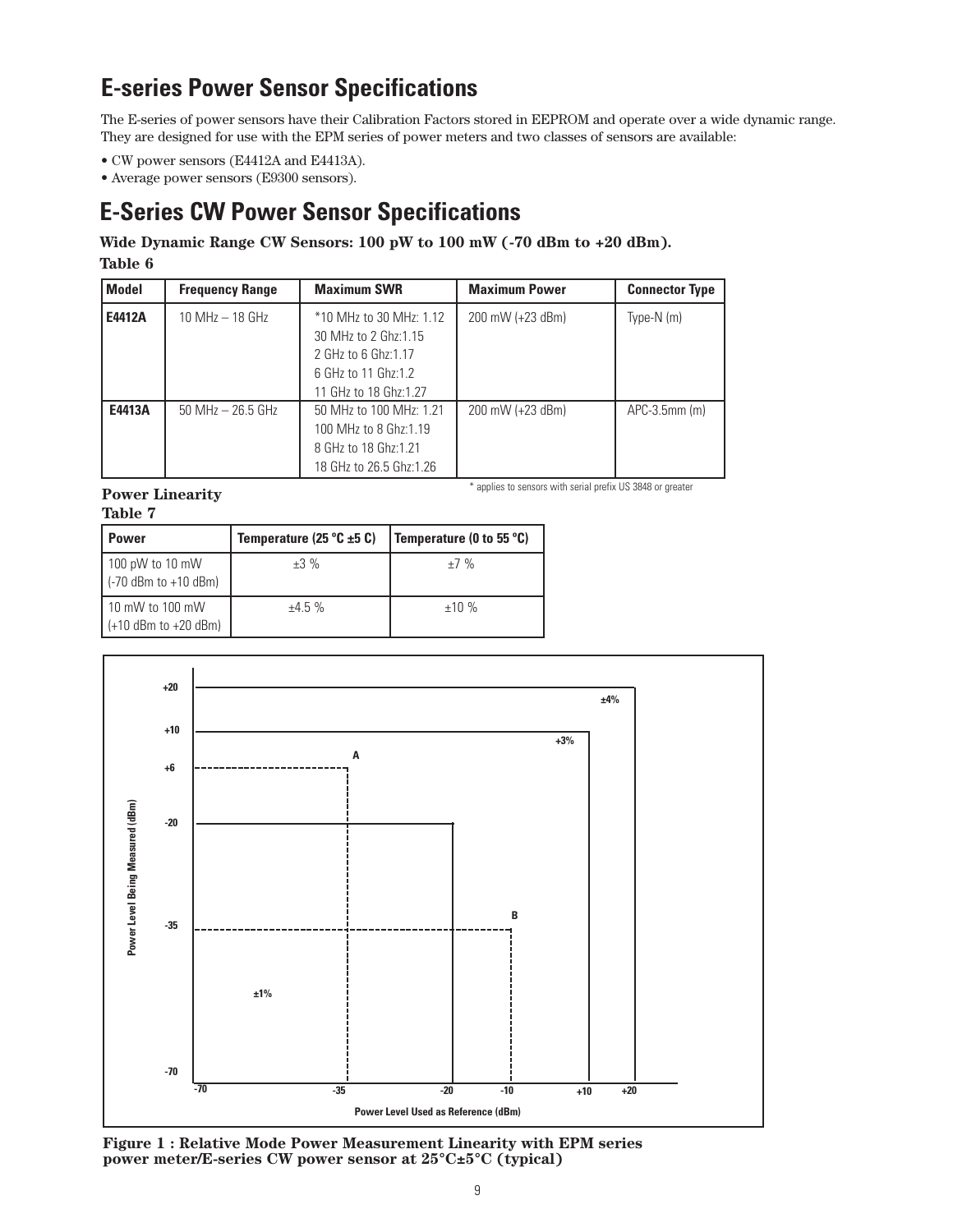The chart in Figure 1 shows the typical uncertainty in making a relative power measurement, using the same power meter channel and the same power sensor to obtain the reference and the measured values. Example A illustrates a relative gain (amplifier measurement). Example B illustrates a relative loss (insertion loss measurement). This chart assumes negligible change in frequency and mismatch occur when transitioning from the power level used as the reference to the power level being measured.

### **Example A:**

 $P = 10(P)/10 \text{ x } 1 \text{ mW}$  $P = 10\frac{6}{10} \times 1$  mW  $P = 3.98$  mW  $3\% \times 3.98$  mW = 119.4 µW (where  $P = power$  in Watts, and  $(P)$  = power in dBm)

### **Example B:**

 $P = 10 (P)/10 x1 mW$  $P = 10 - 35/10 \times 1$  mW  $P = 316$  nW 3% x 316 nW = 9.48nW

### General

### **Dimensions:**

**E4412A:** 

130 mm L x 38 mm W x 30 mm H (5.1 in x 1.5 in x 1.2 in)

### **E4413A:**

102 mm L x 38 mm W x 30 mm H (4 in x 1.5 in x 1.2 in)

### **Weight:**

E4412A: 0.18 kg (0.4 lb). E4413A: 0.18 kg (0.4 lb).

## Calibration Factor (CF) and Reflection Coefficient (Rho)

Calibration Factor and Reflection Coefficient data are provided at 1 GHz increments on a data sheet included with the power sensor. This data is unique to each sensor. If you have more than one sensor,match the serial number on the data sheet with the serial number on the power sensor you are using. The CF corrects for the frequency response of the sensor. The EPM power meter automatically reads the CF data stored in the sensor and uses it to make the corrections. For power levels greater than 0 dBm, add 0.5%/dB to the calibration factor uncertainty specification.

Reflection Coefficient (Rho) relates to the SWR according to the following formula:  $SWR = 1 + Rho/1 - Rho$ 

Maximum uncertainties of the CF data are listed in Table 8a, for the E4412A power sensor, and Table 8b for the E4413A power sensor. The uncertainty analysis for the calibration of the sensors was done in accordance with the ISO/TAG4 Guide. The uncertainty data reported on the calibration certificate is the expanded uncertainty with a 95% confidence level and a coverage factor of 2.

### **Table 8a**

### **E4412A Calibration Factor Uncertainty at 1mW (0dBm)**

| <b>Frequency</b>   | Uncertainty (%) |
|--------------------|-----------------|
| 10 MHz             | 1.8             |
| 30 MHz             | 1.8             |
| 50 MHz             | Reference       |
| 100 MHz            | 1.8             |
| 1.0 <sub>GHz</sub> | 1.8             |
| $2.0$ GHz          | 2.4             |
| $4.0$ GHz          | 2.4             |
| 6.0 GHz            | 2.4             |
| 8.0 GHz            | 24              |
| 10.0 GHz           | 24              |
| 11.0 GHz           | 24              |
| 12.0 GHz           | 24              |
| 14.0 GHz           | 24              |
| 16.0 GHz           | 2.6             |
| 18.0 GHz           | 2.6             |

### **Table 8b**

**E4413A Calibration Factor Uncertainty at 1mW (0dBm)**

| <b>Frequency</b> | Uncertainty (%) |
|------------------|-----------------|
| <b>50 MHz</b>    | Reference       |
| 100 MHz          | 18              |
| $1.0$ GHz        | 1.8             |
| $2.0$ GHz        | 24              |
| 4.0 GHz          | 2.4             |
| 6.0 GHz          | 74              |
| 8 0 GHz          | 74              |
| 10.0 GHz         | 2.6             |
| 11.0 GHz         | 26              |
| 12.0 GHz         | 2.8             |
| 14.0 GHz         | 28              |
| 16.0 GHz         | 2.8             |
| 17.0 GHz         | 2.8             |
| 18.0 GHz         | 2.8             |
| 20.0 GHz         | 3               |
| 22.0 GHz         | 3               |
| 24.0 GHz         | 3               |
| 26.0 GHz         | 3               |
| 28.0 GHz         | 3               |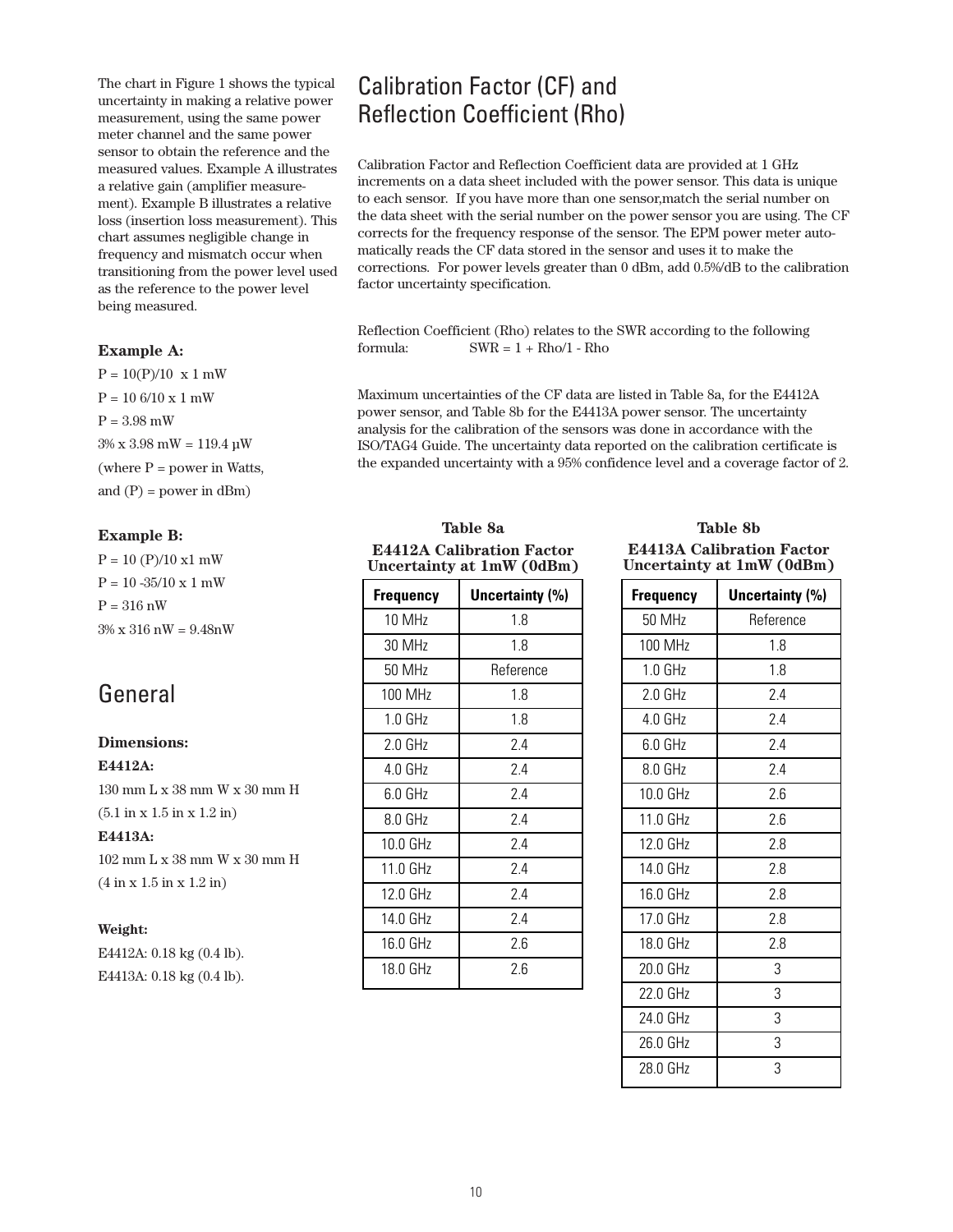## **E-series E9300 Average Power Sensor Specifications**

The E-series E9300 wide dynamic range, average power sensors are designed for use with the EPM family of power meters. These specifications are valid ONLY after proper calibration of the power meter and apply for CW signals unless otherwise stated.

Specifications apply over the temperature range 0 °C to 55 °C unless otherwise stated, and specifications quoted over the temperature range 25 ˚C ±10 ˚C, conform to the standard environmental test conditions as defined in TIA/EIA/ IS-97-A and TIA/EIA/IS-98-A [1].

The E-series E9300 power sensors have two independent measurement paths (high and low power paths):

### **High Power Path: -10 to +20 dBm ("A" suffix sensors), +20 to +44 dBm ("B" suffix sensors) and 0 to +30 dBm ("H" suffix sensors).**

**Low Power Path: -60 to -10 dBm ("A" suffix sensors), -30 to +20 dBm ("B" suffix sensors) and -50 to 0 dBm ("H" suffix sensors).**

Some specifications are detailed for an individual measurement path.

### **Wide Dynamic Range (-60 to +20 dBm) Sensors**

**Table 9**

| <b>Model</b> | <b>Frequency</b><br>Range | <b>Maximum SWR</b><br>$(25 \degree C \pm 10 \degree C)$                                                                      | <b>Maximum SWR</b><br>$(0 - 55 \degree C)$                                                                                   | <b>Maximum</b><br><b>Power</b>                    | <b>Connector</b><br><b>Type</b> |
|--------------|---------------------------|------------------------------------------------------------------------------------------------------------------------------|------------------------------------------------------------------------------------------------------------------------------|---------------------------------------------------|---------------------------------|
| E9300A       | 10 MHz - 18.0 GHz         | 10 MHz to 30 MHz: 1.15<br>30 MHz to 2 GHz: 1.13<br>2 GHz to 14 GHz: 1.19<br>14 GHz to 16 GHz: 1.22<br>16 GHz to 18 GHz: 1.26 | 10 MHz to 30 MHz: 1.21<br>30 MHz to 2 GHz: 1.15<br>2 GHz to 14 GHz: 1.20<br>14 GHz to 16 GHz: 1.23<br>16 GHz to 18 GHz: 1.27 | +25 dBm average;<br>+33 dBm peak<br>$(< 10$ usec) | Type- $N(m)$                    |
| E9301A       | 10 MHz - 6.0 GHz          | 10 MHz to 30 MHz: 1.15<br>30 MHz to 2 GHz: 1.13<br>2 GHz to 6 GHz: 1.19                                                      | 10 MHz to 30 MHz: 1.21<br>30 MHz to 2 GHz: 1.15<br>2 GHz to 6 GHz: 1.20                                                      | +25 dBm average;<br>+33 dBm peak<br>$(< 10$ usec) | Type- N (m)                     |
| E9304A       | 9 kHz - 6.0 GHz           | 9 kHz to 2 GHz: 1.13<br>2 GHz to 6 GHz: 1.19                                                                                 | 9 kHz to 2 GHz: 1.15<br>2 GHz to 6 GHz: 1.20                                                                                 | +25 dBm average;<br>+33 dBm peak<br>$(< 10$ usec) | Type- $N(m)$                    |

### **Wide Dynamic Range (-30 to +44 dBm) Sensors**

| <b>Model</b> | <b>Frequency Range</b> | <b>Maximum SWR</b><br>$(25 \degree C \pm 10 \degree C)$              | <b>Maximum SWR</b><br>$(0 - 55 \degree C)$                           | <b>Maximum Power</b>                                                                                                           | <b>Connector</b><br><b>Type</b> |
|--------------|------------------------|----------------------------------------------------------------------|----------------------------------------------------------------------|--------------------------------------------------------------------------------------------------------------------------------|---------------------------------|
| E9300B       | 10 MHz $-$ 18.0 GHz    | 10 MHz to 8 GHz: 1.12<br>8 to 12.4 GHz: 1.17<br>12.4 to 18 GHz: 1.24 | 10 MHz to 8 GHz: 1.14<br>8 to 12.4 GHz: 1.18<br>12.4 to 18 GHz: 1.25 | $0 - 35^{\circ}$ C: 30 W avg<br>$35 - 55^{\circ}$ C: 25 W avg<br>$<$ 6 GHz: 500 W pk<br>>6 GHz: 125 W pk<br>500 W-µS per pulse | Type- $N(m)$                    |
| E9301B       | $10$ MHz $-$ 6.0 GHz   | 10 MHz to 6 GHz: 1.12                                                | 10 MHz to 6 GHz: 1.14                                                | $0 - 35^{\circ}$ C: 30 W avg<br>$35 - 55^{\circ}$ C: 25 W avg<br>$<$ 6 GHz: 500 W pk<br>500 W-µS per pulse                     | Type- $N(m)$                    |

### **Wide Dynamic Range (-50 to +30 dBm) Sensors**

| <b>Model</b> | <b>Frequency Range</b> | <b>Maximum SWR</b><br>$(25 \degree C \pm 10 \degree C)$              | <b>Maximum SWR</b><br>$(0 - 55 \degree C)$                           | <b>Maximum Power</b>                         | <b>Connector</b><br><b>Type</b> |
|--------------|------------------------|----------------------------------------------------------------------|----------------------------------------------------------------------|----------------------------------------------|---------------------------------|
| E9300H       | 10 MHz $-$ 18.0 GHz    | 10 MHz to 8 GHz: 1.15<br>8 to 12.4 GHz: 1.25<br>12.4 to 18 GHz: 1.28 | 10 MHz to 8 GHz: 1.17<br>8 to 12.4 GHz: 1.26<br>12.4 to 18 GHz: 1.29 | 3.16 W avg<br>100 W pk<br>100 W-uS per pulse | Type-N (m)                      |
| E9301H       | 10 MHz $-6.0$ GHz      | 10 MHz to 6 GHz: 1.15                                                | 10 MHz to 6 GHz: 1.17                                                | 3.16 W avg<br>100 W pk<br>100 W-µS per pulse | Type- $N(m)$                    |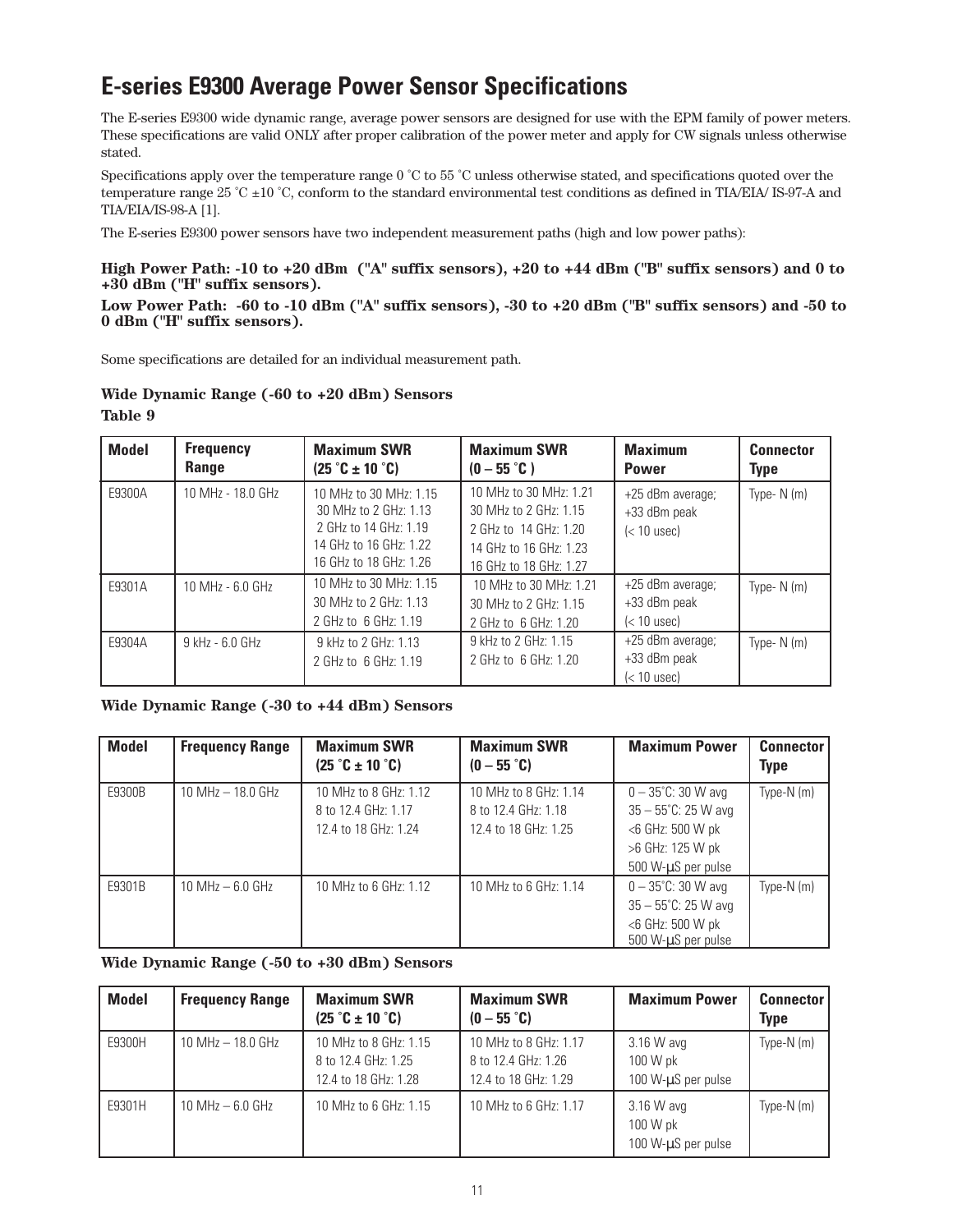

*Typical SWR, 10 MHz to 18 GHz, (25 ˚C ± 10 ˚C) for E9300A and E9301A sensors*

*Typical SWR, 9kHz to 6 GHz, (25 ˚C ± 10 ˚C) for E9304A sensors*

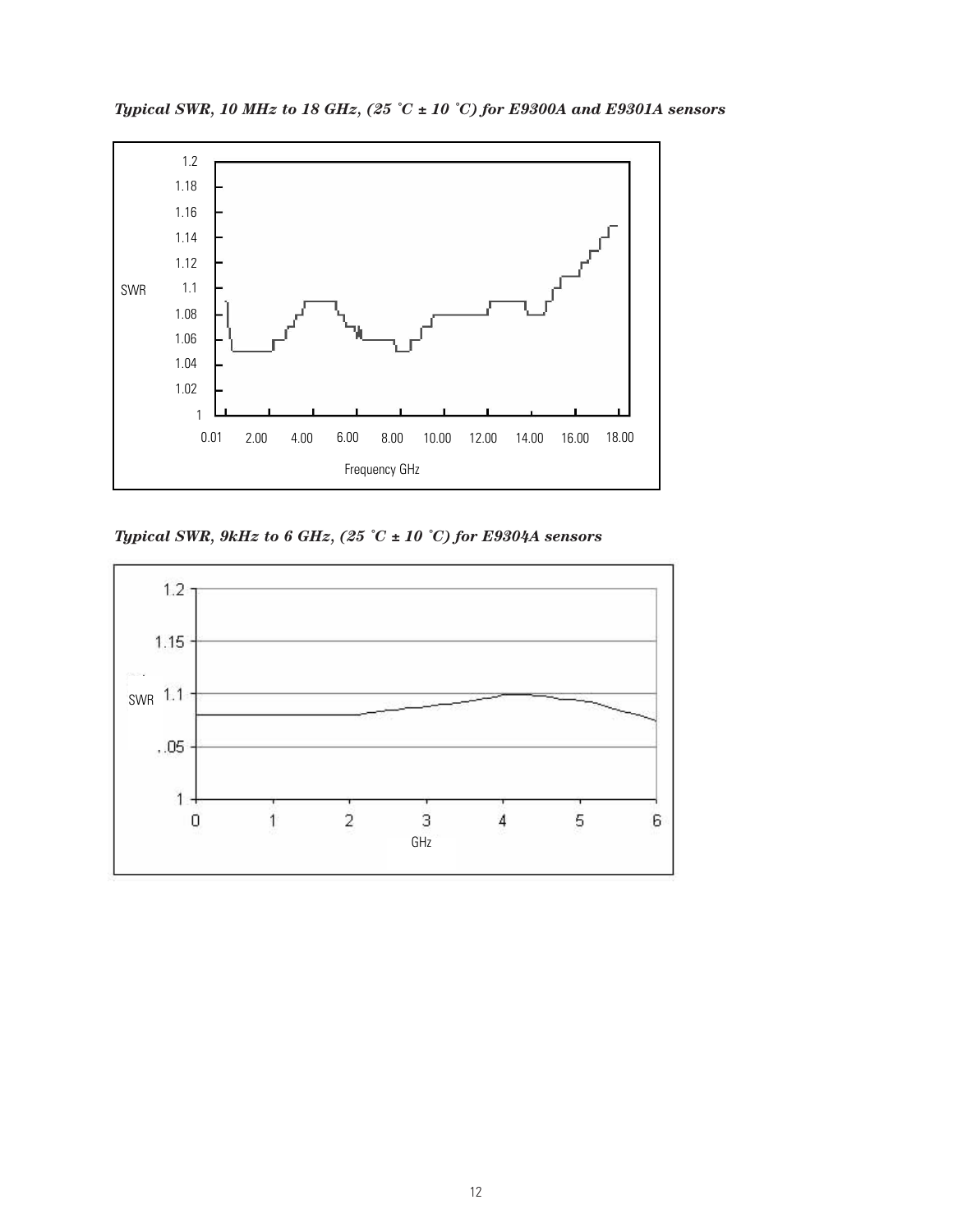

*Typical SWR, 10 MHz to 18 GHz, (25 ˚C ± 10 ˚C) for E9300B and E9301B sensors*

*Typical SWR, 10 MHz to 18 GHz, (25 ˚C ± 10 ˚C) for E9300H and E9301H sensors*

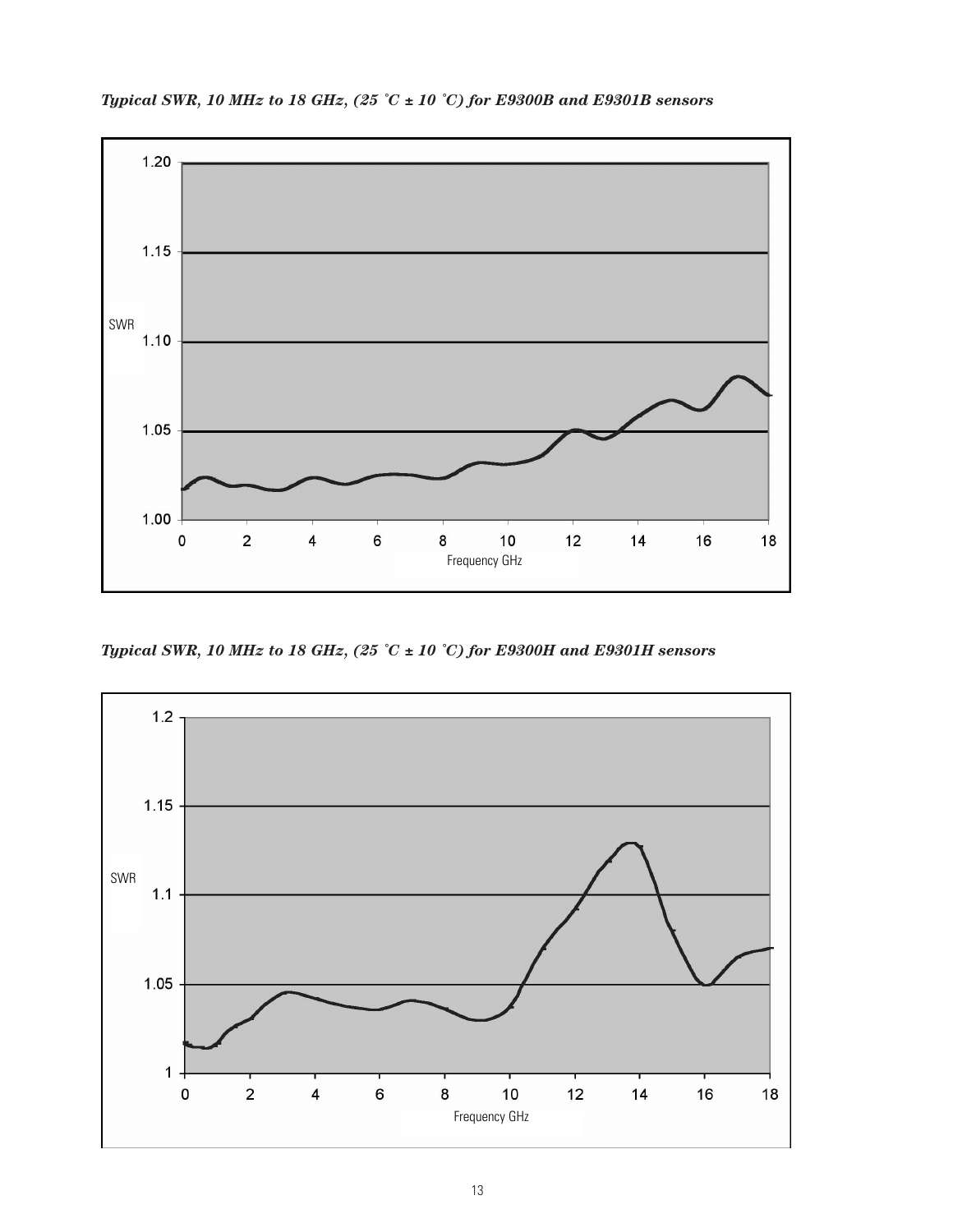## **E-Series E9300 Average Power Sensors**

**Power Linearity (after zero and cal at ambient environmental conditions)**

### **Table 10**

| <b>Sensor</b>            | <b>Power</b>       | <b>Linearity</b><br>$(25 \degree C \pm 10 \degree C)$ | <b>Linearity</b><br>$(0 - 55 °C)$ |
|--------------------------|--------------------|-------------------------------------------------------|-----------------------------------|
| E9300A, E9301A<br>E9304A | $-60$ to $-10$ dBm | ±3.0%                                                 | ±3.5%                             |
|                          | $-10$ to 0 dBm     | ±2.5%                                                 | $±3.0\%$                          |
|                          | $0$ to $+20$ dBm   | ±2.0%                                                 | ±2.5%                             |
| E9300B, E9301B           | $-30$ to $+20$ dBm | ±3.5%                                                 | $±4.0\%$                          |
|                          | $+20$ to $+30$ dBm | $±3.0\%$                                              | ±3.5%                             |
|                          | $+30$ to $+44$ dBm | ±2.5%                                                 | $±3.0\%$                          |
| E9300H, E9301H           | $-50$ to 0 dBm     | ±4.0%                                                 | ±5.0%                             |
|                          | $0$ to $+10$ dBm   | ±3.5%                                                 | ±4.0%                             |
|                          | $+10$ to $+30$ dBm | ±3.0%                                                 | ±3.5%                             |

*Typical E9300A/01A/04A Power Linearity at 25 ˚C, after zero and calibration, with associated Measurement Uncertainty*



| <b>Power Range</b>                       | -30 to -20 dBm | $-20$ to $-10$ dBm | $-10$ to 0 dBm | $0$ to $+10$ dBm | $+10$ to $+20$ dBm |
|------------------------------------------|----------------|--------------------|----------------|------------------|--------------------|
| <b>Measurement</b><br><b>Uncertainty</b> | $±0.9\%$       | $±0.8\%$           | ±0.65%         | ±0.55%           | ±0.45%             |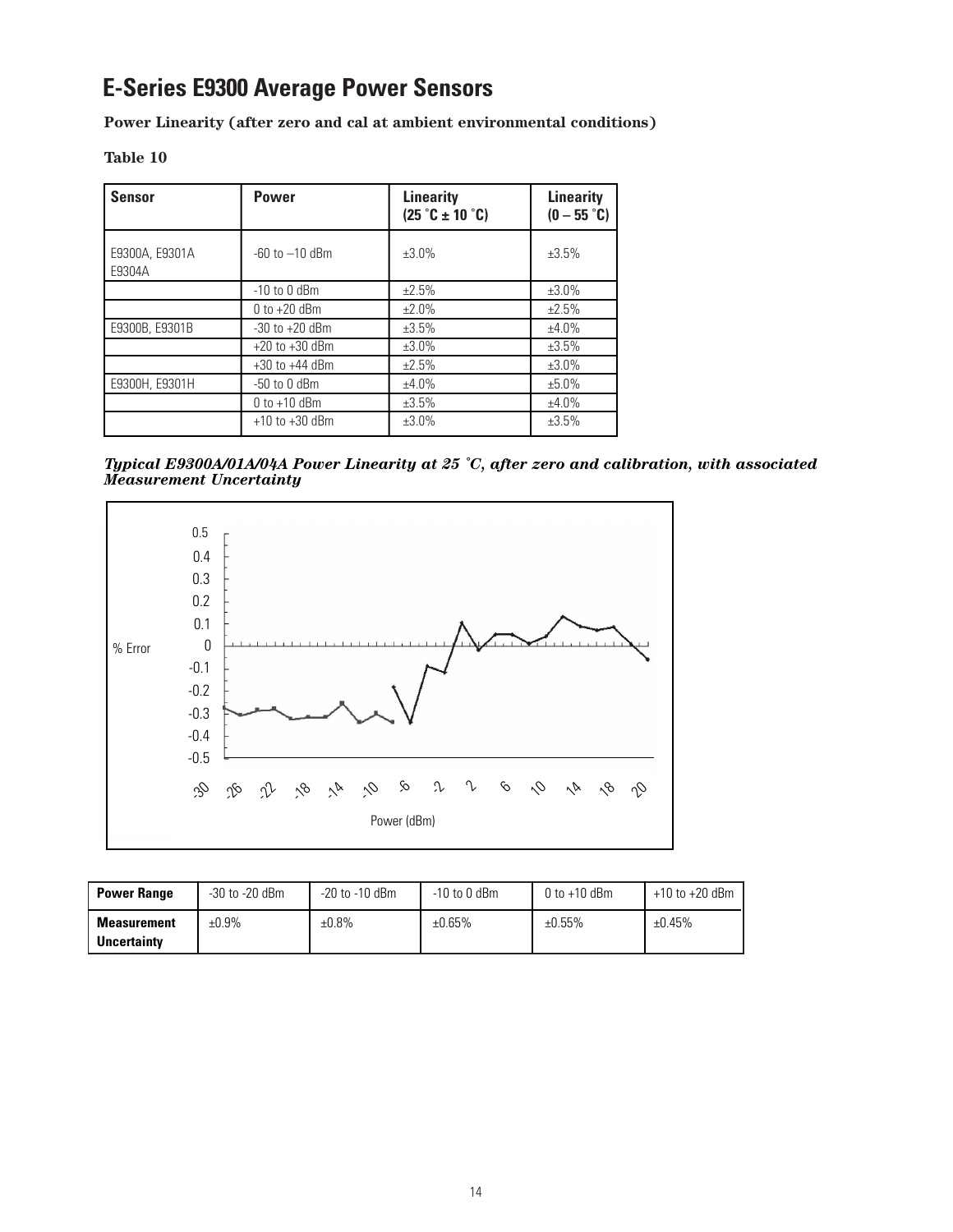## **E-Series E9300 Average Power Sensors**

*Typical E9300B/01B Power Linearity at 25 ˚C, after zero and calibration, with associated Measurement Uncertainty*



| <b>Power Range</b>             | $-6$ to 0 dBm | $0$ to $+10$ dBm | $+10$ to $+20$ dBm | $+20$ to $+26$ dBm |
|--------------------------------|---------------|------------------|--------------------|--------------------|
| <b>Measurement Uncertainty</b> | ± 0.65%       | $± 0.55\%$       | ± 0.45%            | ± 0.31%            |

*Typical E9300H/01H Power Linearity at 25 ˚C, after zero and calibration, with associated Measurement Uncertainty*



| l Power Range | -26 to -20 dBm | $-20$ to $-10$ dBm | $\mathsf{I}$ -10 to 0 dBm | $0$ to +10 dBm | $+10$ to $+20$ dBm | $+20$ to $+26$ dBm |
|---------------|----------------|--------------------|---------------------------|----------------|--------------------|--------------------|
| l Measurement | $± 0.9\%$      | $\pm 0.8\%$        | $± 0.65\%$                | $± 0.55\%$     | ± 0.45%            | $\pm 0.31\%$       |
| l Uncertainty |                |                    |                           |                |                    |                    |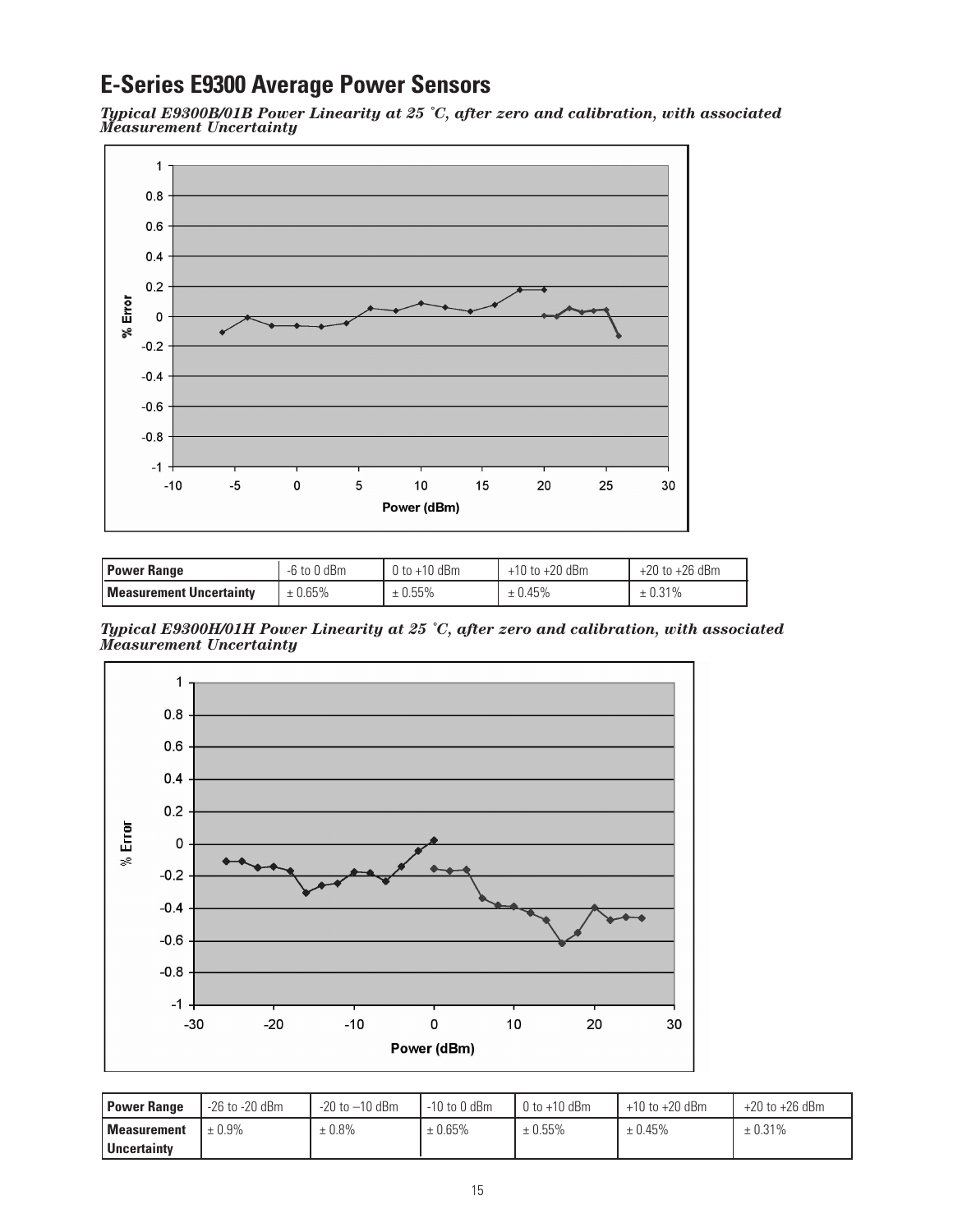**Note:** If the temperature changes after calibration and you choose not to re-calibrate the sensor, the following additional Power Linearity error should be added to the linearity specs in Table 10:

The typical maximum additional Power Linearity error due to temperature change after calibration, for small changes in temperature, is ±0.15%/ ºC (valid after zeroing the sensor).

For large changes in temperature, refer to Table 11.

**Table 11**

### *Typical maximum additional Power Linearity error due to temperature change after calibration at 25 ºC for any change in temperature (valid after zeroing the sensor)*

| <b>Sensor</b>  | <b>Power</b>       | <b>Additional Power</b><br><b>Linearity error</b><br>$(25 °C \pm 10 °C)$ | <b>Additional Power</b><br><b>Linearity error</b><br>$(0 - 55 \degree C)$ |
|----------------|--------------------|--------------------------------------------------------------------------|---------------------------------------------------------------------------|
| E9300A, E9301A | $-60$ to $-10$ dBm | ±1.5%                                                                    | $+2.0%$                                                                   |
| E9304A         |                    |                                                                          |                                                                           |
|                | $-10$ to 0 dBm     | ±1.5%                                                                    | ±2.5%                                                                     |
|                | $0$ to $+20$ dBm   | ±1.5%                                                                    | ±2.0%                                                                     |
| E9300B, E9301B | $-30$ to $+20$ dBm | ±1.5%                                                                    | ±2.0%                                                                     |
|                | $+20$ to $+30$ dBm | ±1.5%                                                                    | ±2.5%                                                                     |
|                | $+30$ to $+44$ dBm | ±1.5%                                                                    | ±2.0%                                                                     |
| E9300H, E9301H | $-50$ to 0 dBm     | ±1.5%                                                                    | ±2.0%                                                                     |
|                | $0$ to $+10$ dBm   | ±1.5%                                                                    | ±2.5%                                                                     |
|                | $+10$ to 30 dBm    | ±1.5%                                                                    | $+2.0%$                                                                   |

*Figure 2; Relative Mode Power Measurement Linearity with an EPM series power meter, at 25 ºC ±10 ºC (typical):*



Figure 2 shows the typical uncertainty in making a relative power measurement, using the same power meter channel and same power sensor to obtain the reference and the measured values, and assumes that negligible change in frequency and mismatch error occur when transitioning from the power level used as the reference to the power level being measured.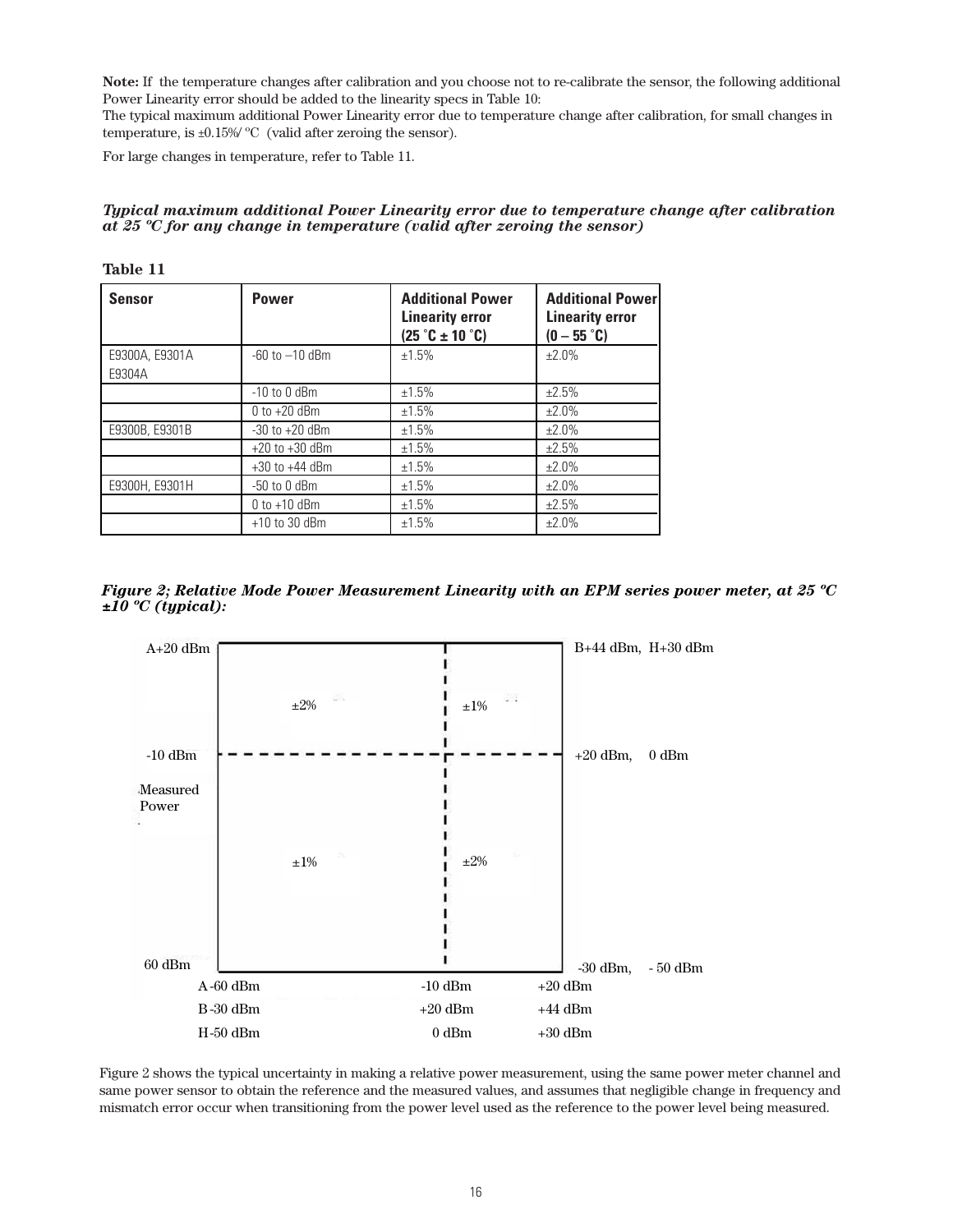## **E-Series E9300 Average Power Sensors**

### **Switch Point Data:**

The E9300 power sensors have two paths, a low power path covers: -60 to -10 dBm ("A" suffix sensors), -30 to +20 dBm ("B" suffix sensors), and -50 to 0 dBm ("H" suffix sensors). The high power path covers: -10 to +20 dBm ("A" suffix sensors), +20 to +44 dBm ("B" suffix sensors), and 0 to +30 dBm ("H" suffix sensors). The power meter automatically selects the proper power level path. To avoid unnecessary switching when the power level is near the switch point, Switching Point Hysteresis has been added.

E9300 "A" suffix sensors example: Hysteresis causes the low power path to remain selected until approximately -9.5 dBm as the power level is increased, above this power the high power path will be selected. The high power path will remain selected until approximately -10.5 dBm is reached as the signal level decreases, below this power the low power path will be selected.

**Switching Point Linearity:** *Typically*  $\leq \pm 0.5\%$  ( $\leq \pm 0.02$  dB) *Switching Point Hysteresis: 0.5 dB typical*

| Conditions <sup>(1)</sup>           | <b>Zero Set</b> | Zero Drift (2) | <b>Measurement Noise</b> (3) |
|-------------------------------------|-----------------|----------------|------------------------------|
| Low Power Path<br>l (15% to 75% RH) | 500 pW          | 150 pW         | 700 pW                       |
| Low Power Path<br>(75% to 95% RH)   | 500 pW          | 4,000 pW       | 700 pW                       |
| High Power Path<br>(15% to 75% RH)  | 500 nW          | 150 nW         | 500 nW                       |
| High Power Path<br>(75% to 95% RH)  | 500 nW          | $3 \text{ nW}$ | 500 nW                       |

### **Table 12, E9300A, E9301A, and E9304A sensors Zero and Measurement Noise**

### **E9300B and E9301B sensors**

| Conditions <sup>(1)</sup>          | <b>Zero Set</b> | Zero Drift (2) | <b>Measurement Noise (3)</b> |
|------------------------------------|-----------------|----------------|------------------------------|
| Low Power Path<br>(15% to 75% RH)  | 500 nW          | 150 nW         | 700 nW                       |
| Low Power Path<br>(75% to 95% RH)  | 500 nW          | $4 \mu W$      | 700 nW                       |
| High Power Path<br>(15% to 75% RH) | 500 µW          | 150 µW         | $500 \mu W$                  |
| High Power Path<br>(75% to 95% RH) | 500 µW          | 3 mW           | $500 \mu W$                  |

### **E9300H and E9301H sensors**

| Conditions <sup>(1)</sup>          | <b>Zero Set</b> | Zero Drift (2)   | <b>Measurement Noise (3)</b> |
|------------------------------------|-----------------|------------------|------------------------------|
| Low Power Path<br>(15% to 75% RH)  | 5 nW            | $1.5 \text{ nW}$ | 7 nW                         |
| Low Power Path<br>(75% to 95% RH)  | $5 \n mW$       | 40 nW            | 7 nW                         |
| High Power Path<br>(15% to 75% RH) | $5 \mu W$       | 1.5 µW           | $5 \mu W$                    |
| High Power Path<br>(75% to 95% RH) | $5 \mu W$       | $30 \mu W$       | $5 \mu W$                    |

1. RH is the abbreviation for Relative Humidity.

2. Within 1 hour after zero set, at a constant temperature, after a 24-hour warm-up of the power meter with power sensor connected.

3. The number of averages at 16 for Normal mode and 32 for x2 mode, at a constant temperature, measured over a one minute interval and two standard deviations.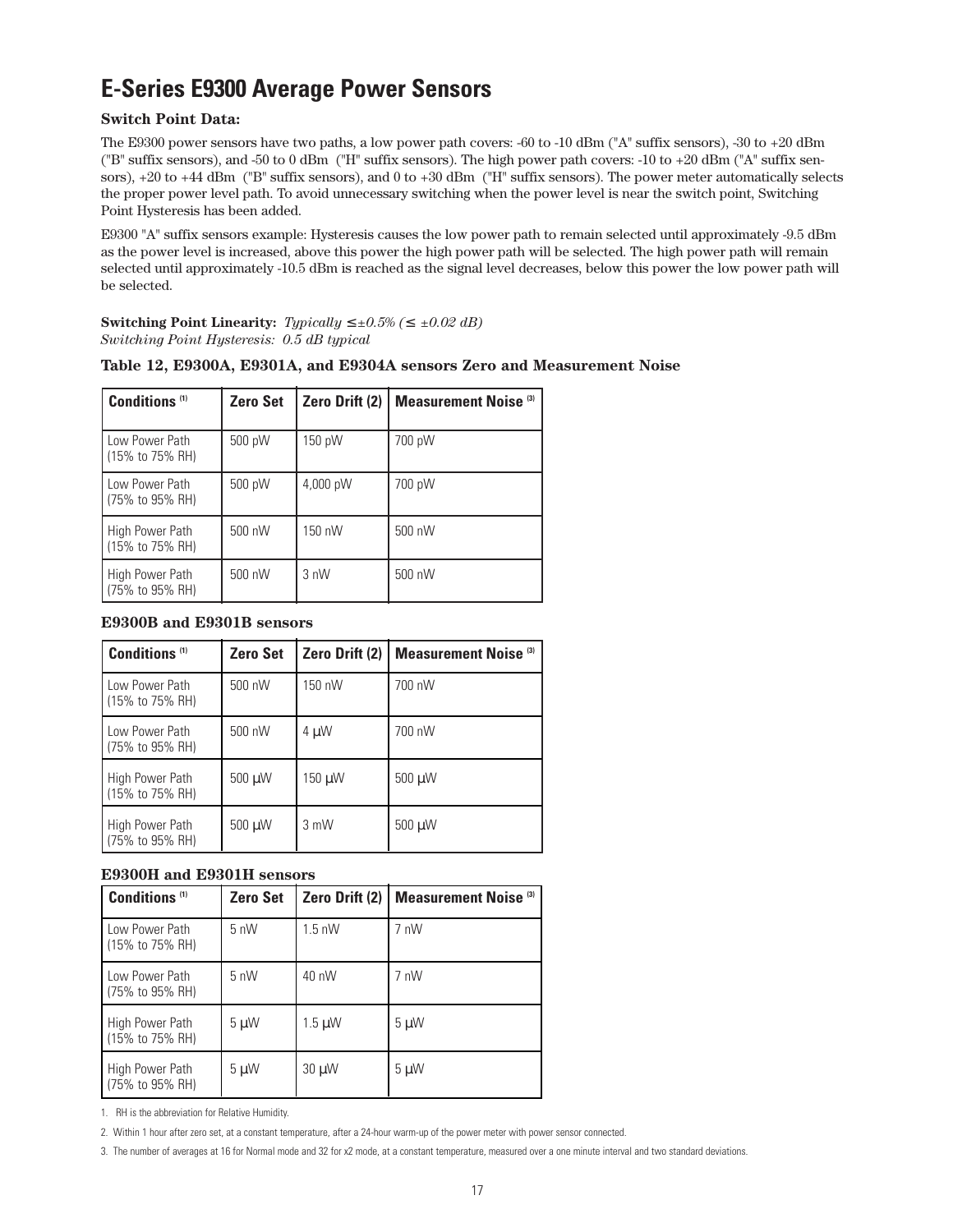## **Calibration Factor (CF) and Reflection Coefficient (Rho)**

Calibration Factor and Reflection Coefficient data are provided at frequency intervals on a data sheet included with the power sensor. This data is unique to each sensor. If you have more than one sensor, match the serial number on the data sheet with the serial number on the power sensor you are using. The CF corrects for the frequency response of the sensor. The EPM series power meter automatically reads the CF data stored in the sensor and uses it to make the corrections.

Reflection Coefficient (Rho) relates to the SWR according to the following formula:

 $SWR = (1 + Rho)/(1 - Rho)$ 

Maximum uncertainties of the CF data are listed in Tables 13A and 13B. As the E-series E9300 power sensors have two independent measurement paths (high and low power paths), there are two calibration factor uncertainty tables. The uncertainty analysis for the calibration of the sensors was done in accordance with the ISO Guide. The uncertainty data reported on the calibration certificate is the expanded uncertainty with a 95% confidence level and a coverage factor of 2.

# **Table 13A Table 13B**

**Calibration Factor Uncertainties (Low Power Path) Calibration Factor Uncertainties (High Power Path)**

| <b>Frequency</b>                              | Uncertainty (%)<br>$(250C + 100C)$ | Uncertainty $(\% )$<br>(0 to 55 0C) | <b>Frequency</b>                              | Uncertainty (%)<br>$(250C + 100C)$ | Uncertainty (%)<br>(0 to 55 0C) |
|-----------------------------------------------|------------------------------------|-------------------------------------|-----------------------------------------------|------------------------------------|---------------------------------|
| 10 MHz to 30 MHz                              | ± 1.8%                             | ± 2.2%                              | 10 MHz to 30 MHz                              | ± 2.1 %                            | ± 4.0%                          |
| 30 MHz to 500 MHz<br>(E9304A: 9kHz to 500MHz) | ± 1.6%                             | ± 2.0 %                             | 30 MHz to 500 MHz<br>(E9304A: 9kHz to 500MHz) | ± 1.8%                             | ± 3.0 %                         |
| 500 MHz to 1.2 GHz                            | ± 1.8%                             | ± 2.5%                              | 500 MHz to 1.2 GHz                            | $+2.3%$                            | ± 4.0%                          |
| 1.2 $GHz$ to 6 $GHz$                          | ± 1.7 %                            | ± 2.0 %                             | 1.2 GHz to 6 GHz                              | ± 1.8%                             | ± 2.1 %                         |
| 6 GHz to 14 GHz                               | ± 1.8%                             | ± 2.0 %                             | 6 GHz to 14 GHz                               | ±1.9%                              | $+2.3%$                         |
| 14 GHz to 18 GHz                              | ± 2.0 %                            | ± 2.2%                              | 14 GHz to 18 GHz                              | $+2.2%$                            | ± 3.3%                          |

## General

**Dimensions:** Length 130 mm, Width 38 mm, Height 30 mm **Weight:** 0.18 kg (0.4 lbs)

## References:

[1] TIA is the Telecommunications Industry Association; EIA is the Electronic Industries Association.

TIA/EIA/IS-97-A is the Recommended Minimum Performance Standards for Base Stations Supporting Dual-Mode Wideband Spread Spectrum Cellular Mobile Stations.

TIA/EIA/IS-98-A is the Recommended Minimum Performance Standards for Dual-Mode Wideband Spread Spectrum Cellular Mobile Stations.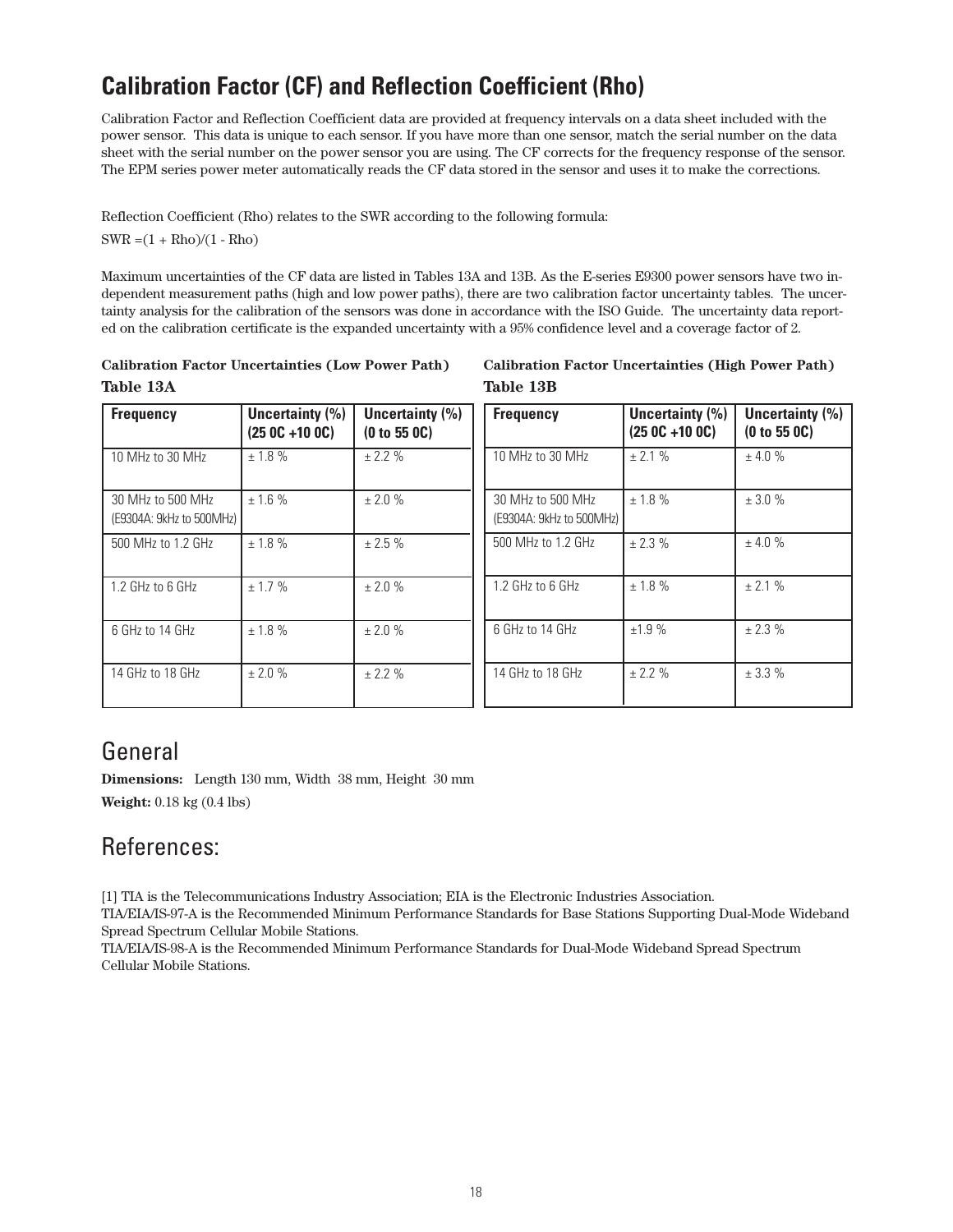## **8480 Series Power Sensors (with EPM series power meters)**

The 8480 series power sensors are designed for use with the 435B, 436A, 437B, 438A, 70100A, E1416A and now the E4418B and E4419B power meters. These thermocouple and diode power sensors provide extraordinary accuracy, stability, and SWR over a wide range of frequencies (100 kHz to 110 GHz) and power levels -70 dBm to +44 dBm).

### **Table 14**

**Root Sum of Squares (rss) uncertainty on the calibration factor data printed on the power sensor.**

| Freq (MHz) | 8482A     | 8482B | 8482H     | 8483A     |
|------------|-----------|-------|-----------|-----------|
| 0.1        | 1.3       | 2.8   | 1.6       | 1.5       |
| 0.3        | 1.2       | 2.8   | 1.6       | 1.4       |
| 1          | 1.2       | 2.8   | 1.6       | 1.4       |
| 3          | 1.2       | 2.8   | 1.6       | 1.4       |
| 10         | 1.3       | 2.8   | 1.6       | 1.6       |
| 30         | 1.4       | 2.8   | 1.7       | 1.6       |
| 50         | $0$ (ref) | 2.7   | $0$ (ref) | $0$ (ref) |
| 100        | 1.6       | 3.3   | 1.9       | 2         |
| 300        | 1.6       | 3.3   | 1.9       | 2         |
| 1000       | 1.4       | 3.3   | 1.7       | 2         |
| 2000       | 1.4       | 3.3   | 1.7       | 2.1       |
| 4000       | 1.5       | 3.1   | 1.8       |           |

| Freq (GHz)     | 8481A                    | 8481B                    | 8481H                    | 8481D                    | 8485A          | 8385D          | 8487A | 8487D          |
|----------------|--------------------------|--------------------------|--------------------------|--------------------------|----------------|----------------|-------|----------------|
| 1              | 1.6                      | 3                        | 1.9                      | 1.9                      | 1.6            | 1.8            | 1.6   | 2              |
| $\overline{2}$ | 1.4                      | 3.1                      | 1.7                      | 1.8                      | 1.6            | 1.8            | 1.6   | 2              |
| 4              | 1.5                      | 3.1                      | 1.8                      | 1.8                      | 1.7            | 1.8            | 1.6   | $\overline{2}$ |
| 6              | 1.5                      | 3.1                      | 1.8                      | 1.8                      | 1.8            | 2.1            | 1.7   | 2.3            |
| 8              | 1.7                      | 3.2                      | 2                        | 2                        | 1.9            | 2.2            | 1.8   | 2.3            |
| 10             | 1.9                      | 3.3                      | 2.2                      | 2.2                      | 2              | 2.1            | 1.8   | 2.3            |
| 12             | 2.1                      | 4.1                      | 2.4                      | 2.8                      | $\overline{2}$ | 2.2            | 1.9   | 2.3            |
| 14             | 2.6                      | 4.1                      | 2.8                      | 3.2                      | 2.2            | 2.2            | 2.1   | 2.8            |
| 16             | 2.9                      | 4.2                      | 3                        | 3.4                      | 2.3            | 2.5            | 2.2   | 2.8            |
| 18             | 3.2                      | 4.3                      | 3.1                      | 3.7                      | $\overline{2}$ | 2.6            | 2.3   | 2.8            |
| 22             | $\overline{\phantom{a}}$ | $\overline{\phantom{a}}$ | $\overline{\phantom{a}}$ | $\overline{\phantom{a}}$ | 2.1            | $\overline{2}$ | 1.8   | 2.8            |
| 26.5           | ۰                        |                          | ٠                        | -                        | 2.1            | 2.3            | 2.1   | 2.8            |

| Freq (GHz) | <b>R8486A</b>            | <b>Q8486A</b> | <b>R8486D</b>            | Q8486D | 8487A | 8487D |
|------------|--------------------------|---------------|--------------------------|--------|-------|-------|
| 26.5       | 2.2                      |               | 3                        |        | 2.1   | 2.8   |
| 28         | 2.4                      |               | 3.2                      |        | 2.3   | 3     |
| 30         | 2.5                      |               | 3                        |        | 2.1   | 3     |
| 33         | 2.1                      | 2.8           | 3                        | 4.2    | 2.3   | 3     |
| 34.5       | 2.1                      | 2.8           | 3                        | 4.2    | 2.1   | 3     |
| 37         | 2.2                      | 2.8           | 3                        | 4.2    | 2.3   | 3     |
| 40         | 2.2                      | 2.9           | 3                        | 4.2    | 2.6   | 3     |
| 42         |                          | 3.9           | -                        | 4.9    | 3.2   | 2.9   |
| 44         |                          | 3.9           |                          | 5.1    | 3.6   | 2.9   |
| 46         |                          | 3.9           |                          | 5.5    | 4.1   | 3.1   |
| 48         | $\overline{\phantom{a}}$ | 4.9           | $\overline{\phantom{a}}$ | 5.8    | 4.5   | 4.5   |
| 50         |                          | 5.3           |                          | 6.2    | 5     | 4.5   |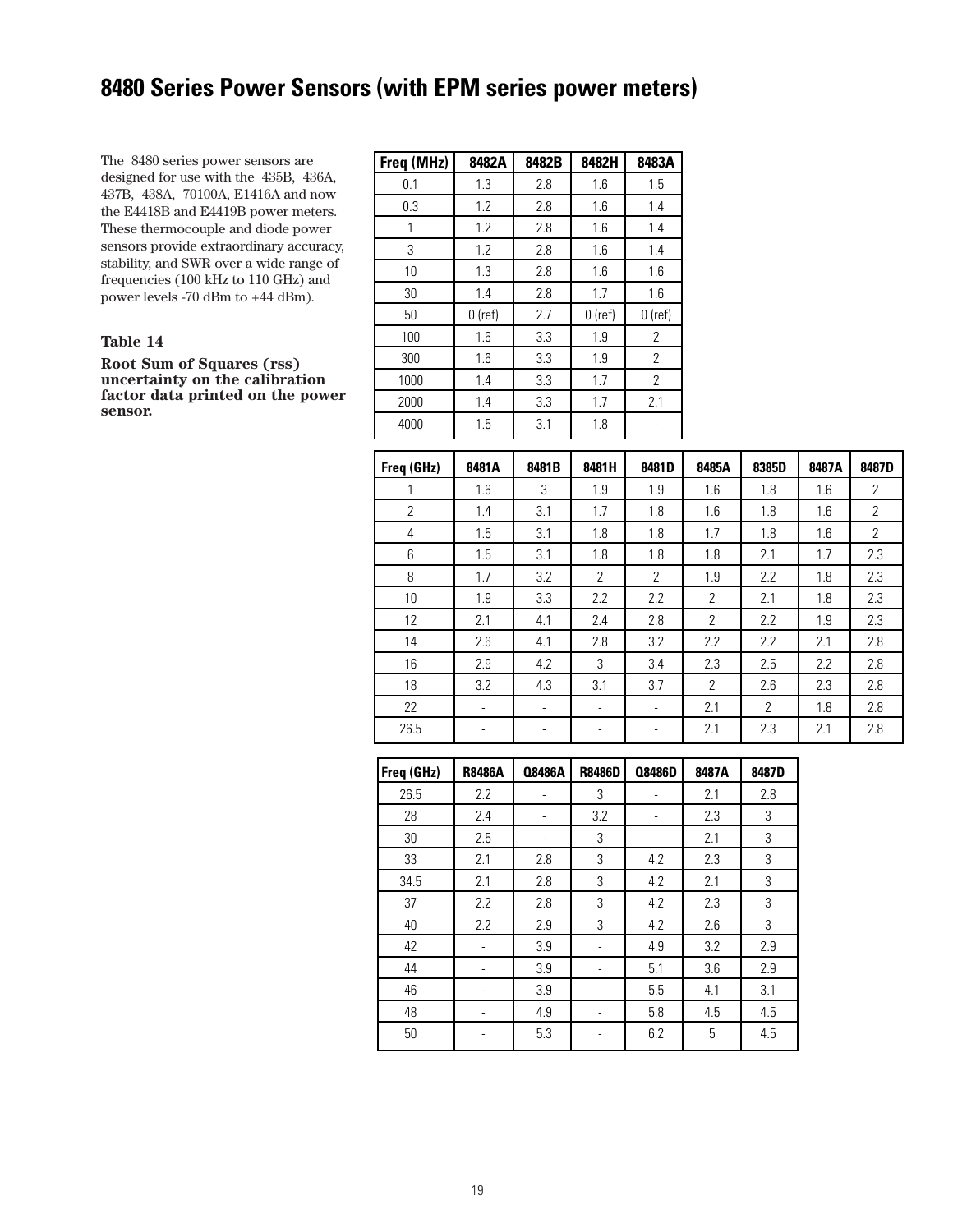## 8480 Series Sensors (with EPM series power meters)

**25 Watt Sensors, 1 mW to 25 W (0 dBm to +44 dBm)**

### **Table 15**

| <b>Model</b> | <b>Frequency Range</b> | <b>Maximum SWR</b>                                                           | <b>Power Linearity (1)</b>       | <b>Maximum Power</b>                                                                                                                   | <b>Connector Type</b> | Weight                                              |
|--------------|------------------------|------------------------------------------------------------------------------|----------------------------------|----------------------------------------------------------------------------------------------------------------------------------------|-----------------------|-----------------------------------------------------|
| 8481B        | 10 MHz to 18 GHz       | 10 MHz to 2 GHz: 1.10<br>2 GHz to 12.4 GHz: 1.18<br>12.4 GHz to 18 GHz: 1.28 | +35 dBm to + 44 dBm: $(\pm 4\%)$ | 0° C to 35° C: 30W avg $(2)$<br>35° C to 550 C: 25W avg<br>0.01 to 5.8 GHz: 500W pk<br>5.8 to 18 GHz: 125 W pk<br>500 W.us per pulse   | $Type - N(m)$         | Net: 0.8 kg (1.75 lb)<br>Shipping: 1.5 kg (3.25 lb) |
| 8482B        | 100 kHz to 4.2 GHz     | 100 kHz to 2 GHz: 1.10<br>2 GHz to 4.2 GHz: 1.18                             | +35 dBm to + 44 dBm: $(\pm 4\%)$ | 0° C to 35° C: 30W avg $(2)$<br>35° C to 55° C: 25W avg<br>0.01 to 5.8 GHz: 500W pk<br>5.8 to 18 GHz: 125 W pk<br>500 W - µs per pulse | $Type - N(m)$         | Net: 0.8 kg (1.75 lb)<br>Shipping: 1.5 kg (3.25 lb) |

### **3 Watt Sensors, 100 µW to 3 W (–10 dBm to +35 dBm)**

| <b>Model</b> | <b>Frequency Range   Maximum SWR</b> |                                                                              | <b>Power Linearity (1)</b>       | <b>Maximum Power</b>                      | <b>Connector Type</b> | Weight                                             |
|--------------|--------------------------------------|------------------------------------------------------------------------------|----------------------------------|-------------------------------------------|-----------------------|----------------------------------------------------|
| 8481H        | 10 MHz to 18 GHz                     | 10 MHz to 8 GHz: 1.20<br>8 GHz to 12.4 GHz: 1.25<br>12.4 GHz to 18 GHz: 1.30 | +25 dBm to + 35 dBm: $(\pm 5\%)$ | 3.5 W avg, 100 W pk<br>100 W.us per pulse | Type - $N(m)$         | Net: 0.2 kg (0.38 lb)<br>Shipping: 0.5 kg (1.0 lb) |
| 8482H        | 100 kHz to 4.2 GHz                   | 100 kHz to 4.2 GHz: 1.20                                                     | +25 dBm to + 35 dBm: $(\pm 5\%)$ | 3.5 W avg, 100 W pk<br>100 W.us per pulse | Type - $N(m)$         | Net: 0.2 kg (0.38 lb)<br>Shipping: 0.5 kg (1.0 lb) |

### **100 mW Sensors, 1 µW to 100 mW (–30 dBm to +20 dBm)**

| <b>Model</b>      | <b>Frequency Range</b> | <b>Maximum SWR</b>                                                                                                                                                                         | Power Linearity <sup>(1)</sup>                                       | <b>Maximum Power</b>                                         | <b>Connector Type</b>               | Weight                                              |
|-------------------|------------------------|--------------------------------------------------------------------------------------------------------------------------------------------------------------------------------------------|----------------------------------------------------------------------|--------------------------------------------------------------|-------------------------------------|-----------------------------------------------------|
| 8485A             | 50 MHz to 26.5 GHz     | 50 MHz to 100 MHz: 1.15<br>100 MHz to 2 GHz: 1.10<br>2 GHz to 12.4 GHz: 1.15<br>12.4 GHz to 18 GHz: 1.20<br>18 GHz to 26.5 GHz: 1.25                                                       | +10 dBm to + 20 dBm; $(\pm 3\%)$                                     | 300 mW avg, 15 W pk<br>30 W.us per pulse                     | $APC - 3.5mm(m)$                    | Net: 0.2 kg (.38 lb)<br>Shipping: 0.5 kg (1.0 lb)   |
| Opt 033           | 50 MHz to 33 GHz       | 26.5 GHz to 33 GHz: 1.40                                                                                                                                                                   | +10 dBm to + 20 dBm: $(\pm 3\%)$                                     | 300 mW avg, 15 W pk<br>30 W.us per pulse                     | $APC - 3.5mm(m)$                    | Net: 0.2 kg (.38 lb)<br>Shipping: 0.5 kg (1.0 lb)   |
| 8481A             | 10 MHz to 18 GHz       | 10 MHz to 30 MHz: 1.40<br>30 MHz to 50 MHz: 1.18<br>50 MHz to 2 GHz: 1.10<br>2 GHz to 12.4 GHz: 1.18<br>12.4 GHz to 18 GHz: 1.28                                                           | +10 dBm to + 20 dBm: $(\pm 3\%)$                                     | 300 mW avg, 15 W pk<br>30 W.us per pulse                     | Type - $N(m)$                       | Net: 0.2 kg (0.38 lb)<br>Shipping: 0.5 kg (1.0 lb)  |
| 8482A             | 100 kHz to 4.2 GHz     | 100 kHz to 300 kHz: 1.60<br>300 kHz to 1 MHz: 1.20<br>1 MHz to 2 GHz: 1.10<br>2 GHz to 4.2 GHz: 1.30                                                                                       | +10 dBm to + 20 dBm: $(\pm 3\%)$                                     | 300 mW avg, 15 W pk<br>30 W.us per pulse                     | Type - $N(m)$                       | Net: 0.2 kg (0.38 lb)<br>Shipping: 0.5 kg (1.0 lb)  |
| 8483A<br>(75 ohm) | 100 kHz to 2 GHz       | 100 kHz to 600 kHz: 1.80<br>600 kHz to 2 GHz: 1.18                                                                                                                                         | +10 dBm to + 20 dBm: $(\pm 3\%)$                                     | 300 mW avg, 10 W pk                                          | Type - $N(m)$<br>(75 ohm)           | Net: 0.2 kg (0.38 lb)<br>Shipping: 0.5 kg (1.0 lb)  |
| <b>R8486A</b>     | 26.5 GHz to 40 GHz     | 26.5 GHz to 40 GHz: 1.40                                                                                                                                                                   | +10 dBm to + 20 dBm: $(\pm 3\%)$                                     | 300 mW avg, 15 W pk<br>30 W.us per pulse                     | Wavequide Flange<br>UG-385/U        | Net: 0.26 kg (0.53 lb)<br>Shipping: .66 kg (1.3 lb) |
| <b>Q8486A</b>     | 33 GHz to 50 GHz       | 33 GHz to 50 GHz: 1.50                                                                                                                                                                     | +10 dBm to + 20 dBm: $(\pm 3\%)$                                     | 300 mW avg, 15 W pk<br>30 W.us per pulse                     | Wavequide Flange<br>UG-385/U        | Net: 0.26 kg (0.53 lb)<br>Shipping: .66 kg (1.3 lb) |
| <b>V8486A</b>     | 50 GHz to 75 GHz       | 50 GHz to 75 GHz: 1.06                                                                                                                                                                     | +10 dBm to + 20 dBm: $(\pm 2\%)$<br>-30 dBm to + 10 dBm: $(\pm 1\%)$ | 200 mW avg, 40 W pk<br>(10.µs per pulse, 0.5%<br>duty cycle) | Wavequide Flange<br><b>UG-385/U</b> | Net: 0.4 kg (0.9 lb)<br>Shipping: 1 kg (2.1 lb)     |
| <b>W8486A</b>     | 75 GHz to 110 GHz      | 75 GHz to 110 GHz: 1.08                                                                                                                                                                    | $(\pm 2\%)$                                                          | 200 mW avg, 40 W pk<br>(10.µs per pulse, 0.5%<br>duty cycle) | Wavequide Flange<br>UG-385/U        | Net: 0.4 kg (0.9 lb)<br>Shipping: 1 kg (2.1 lb)     |
| 8487A             | 50 MHz to 50 GHz       | 50 MHz to 100 MHz: 1.15<br>100 MHz to 2 GHz: 1.10<br>2 GHz to 12.4 GHz: 1.15<br>12.4 GHz to 18 GHz: 1.20<br>18 GHz to 26.5 GHz: 1.25<br>26.5 GHz to 40 GHz: 1.30<br>40 GHz to 50 GHz: 1.50 | +10 dBm to + 20 dBm: $(\pm 3\%)$                                     | 300 mW avg, 15 W pk<br>30 W.us per pulse                     | $2.4$ mm $(m)$                      | Net: 0.14 kg (.28 lb)<br>Shipping: 0.5 kg (1.0 lb)  |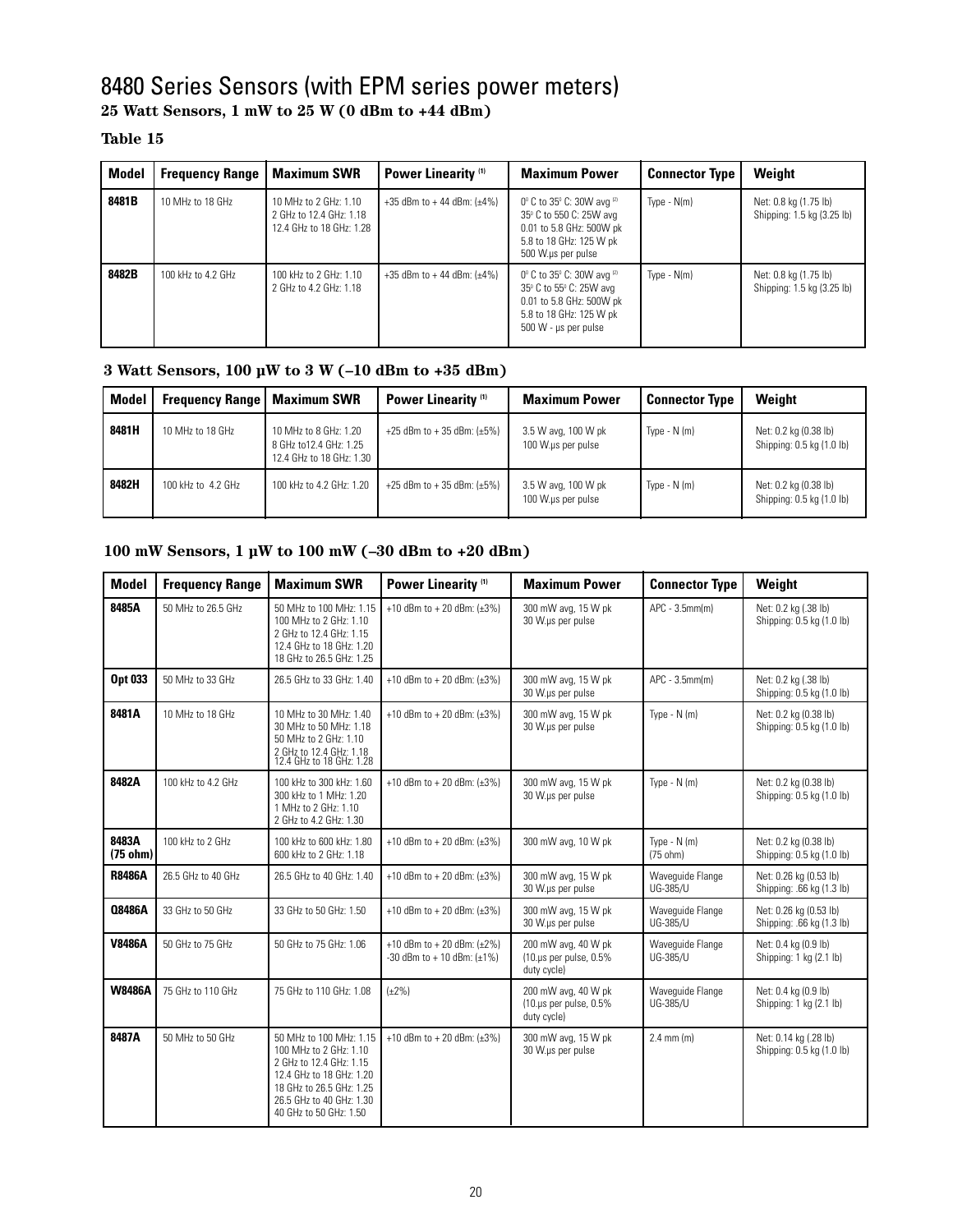## 8480 Series Sensors (with EPM series power meters)

| <b>Model</b>                | <b>Frequency Range</b> | <b>Maximum SWR</b>                                                                                                                                                                       | <b>Power Linearity (1)</b>                                           | <b>Maximum Power</b>                        | <b>Connector Type</b>        | Weight                                              |
|-----------------------------|------------------------|------------------------------------------------------------------------------------------------------------------------------------------------------------------------------------------|----------------------------------------------------------------------|---------------------------------------------|------------------------------|-----------------------------------------------------|
| 8481D(3)                    | 10 MHz to 18 GHz       | 10 MHz to 30 MHz: 1.40<br>30 MHz to 3 GHz: 1.15<br>4 GHz to 10 GHz: 1.20<br>10 GHz to 15 GHz: 1.30<br>15 GHz to 18 GHz: 1.50                                                             | $-30$ dBm to $-20$ dBm; ( $\pm$ 1%)                                  | 100 mW avg, 100 m W pk                      | Type - $N(m)$                | Net: 0.16 kg (0.37 lb)<br>Shipping: 0.9 kg (2.0 lb) |
| 8485D(3)                    | 50 MHz to 26.5 GHz     | 0.05 GHz to 0.1 GHz: 1.19<br>0.1 GHz to 4 GHz: 1.15<br>4 GHz to 12 GHz: 1.19<br>12 GHz to 18 GHz: 1.25<br>18 GHz to 26.5 GHz: 1.29                                                       | $-30$ dBm to $-20$ dBm: $(\pm 2\%)$                                  | 100 mW avg, 100 m W pk                      | APC - 3.5mm (m)              | Net: 0.2 kg (.38 lb)<br>Shipping: 0.5 kg (1.0 lb)   |
| Opt 033                     | 50 MHz to 33 GHz       | 26.5 GHz to 33 GHz: 1.35                                                                                                                                                                 | $-30$ dBm to $-20$ dBm: $(\pm 2\%)$                                  | 100 mW avg, 100 m W pk                      | APC - 3.5mm (m)              | Net: 0.2 kg (.38 lb)<br>Shipping: 0.5 kg (1.0 lb)   |
| 8487D(3)                    | 50 kHz to 50 GHz       | 0.05 GHz to 0.1 GHz: 1.19<br>0.1 GHz to 4 GHz: 1.15<br>2 GHz to 12.4 GHz: 1.20<br>12.4 GHz to 18 GHz: 1.29<br>18 GHz to 34 GHz: 1.37<br>34 GHz to 40 GHz: 1.61<br>40 GHz to 50 GHz: 1.89 | $-30$ dBm to $-20$ dBm: $(\pm 2\%)$                                  | 100 mW avg, 100 m W pk<br>30 W.us per pulse | $2.4$ mm $(m)$               | Net: 0.2 kg (0.38 lb)<br>Shipping: 0.5 kg (1.0 lb)  |
| R8486D <sup>(3)</sup>       | 26.5 GHz to 40 GHz     | 26.5 GHz to 40 GHz: 1.40                                                                                                                                                                 | $-30$ dBm to $-25$ dBm; ( $\pm 3\%$ )<br>- 25 dBm to - 20 dBm: (±5%) | 100 mW avg, or pk<br>40 V dc max            | Wavequide Flange<br>UG-599/U | Net: 0.26 kg (0.53 lb)<br>Shipping: .66 kg (1.3 lb) |
| <b>Q8486D</b> <sup>(3</sup> | 33 GHz to 50 GHz       | 33 GHz to 50 GHz: 1.40                                                                                                                                                                   | - 30 dBm to - 25 dBm: $(\pm 3\%)$<br>- 25 dBm to - 20 dBm: (±5%)     | 100 mW avg, or pk<br>40 V dc max            | Waveguide Flange<br>UG-383/U | Net: 0.26 kg (0.53 lb)<br>Shipping: .66 kg (1.3 lb) |

### **High Sensitivity Sensors, 100 pW to 10 µW (–70 dBm to –20 dBm)**

1. Negligible deviation except for those power ranges noted.

2. For pulses greater than 30 W, the maximum average power (P<sub>a</sub>) is limited by the energy per pulse (E) in W.µs according to P<sub>a</sub> = 30-0.02 E.

3. Includes 11708A 30 dB attenuator for calibrating against 0 dBm, 50 MHz power reference. The 11708A is factory set to 30 dB ±0.05 dB at 50 MHz, traceable to NIST. SWR <1.05 at 50 MHz.